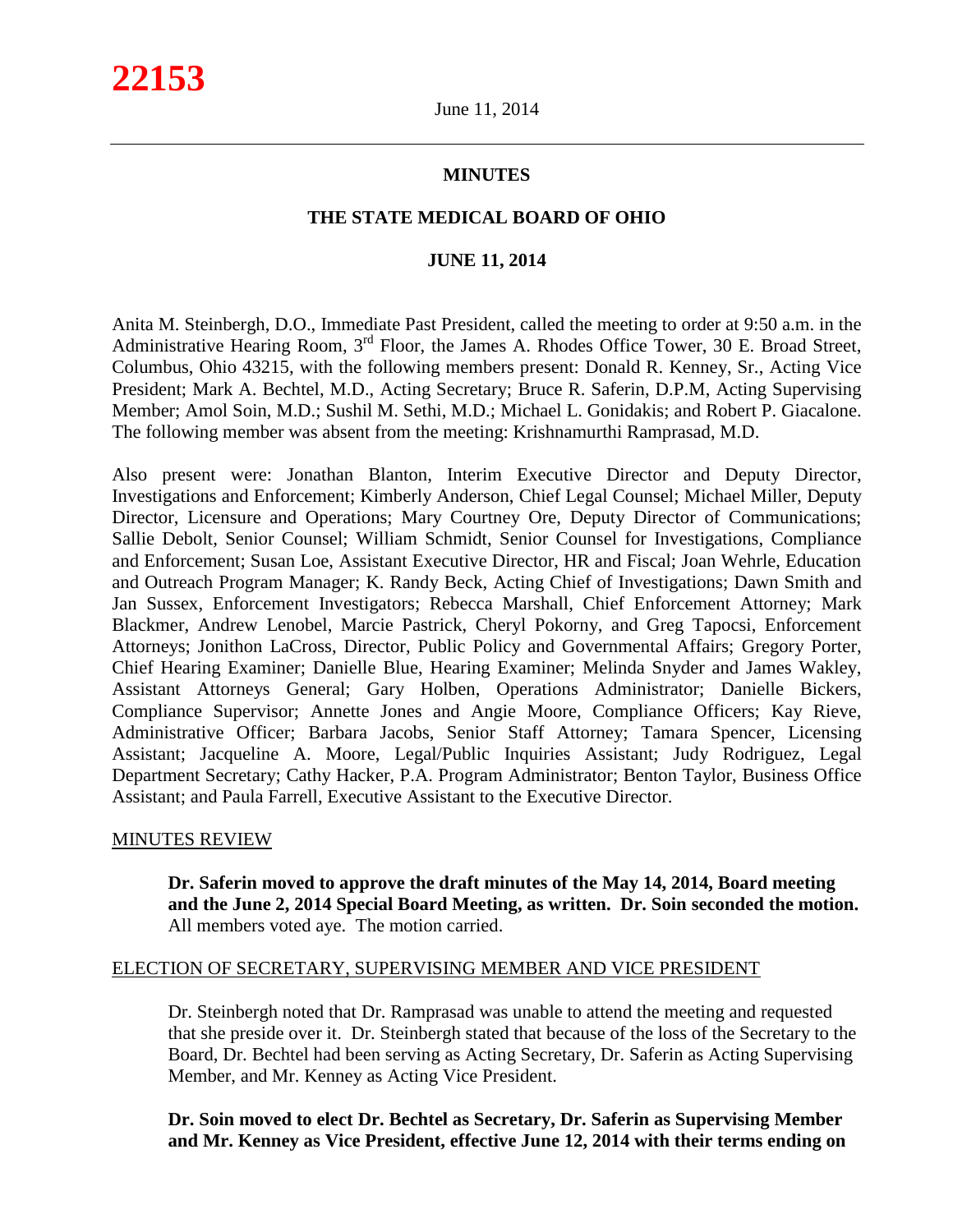**December 31, 2014. Mr. Gonidakis seconded the motion.** All members voted aye. The motion carried.

Dr. Steinbergh thanked Doctors Bechtel and Saferin and Mr. Kenney for their willingness to serve in these leadership roles in the interim and through the remainder of 2014.

# ADMINISTRATIVE REPORT

Mr. Blanton stated that the newest member of the Board Dr. Kim Rothermel, a pediatrician from the Columbus area, had been appointed on May 19, 2014 for a term ending on March 18, 2017, filling the position formerly held by Dr. Amato.

Mr. Blanton said that the Board lost two employees last month to retirement. Mr. Blanton noted that the office received approximately 95 applicantions for the vacant enforcement attorney position and approximately 300 applications for the Chief of Licensure position.

Mr. Blanton stated that the office received an Inspector General's Report on May 21, 2014 and office staff has discussed the recommendations with the Ohio Ethics Commission. Mr. Blanton noted that the office is preparing for the required annual ethics training and will include the appropriate information in that training.

Mr. Blanton congratulated Dr. Sethi for successfully completing the American Board of Preventive Medicine Maintenance of Certification (MOC) examination in the area of Occupational Medicine.

Mr. Blanton thanked staff for their assistance and efforts on preparing the E-News, which replaces the Your Report. The E-News was recently emailed to the Board's licensees with an 85% email receipt rate and staff had received good feedback on the newly designed communication document.

Mr. Blanton reviewed a list of presentations that staff had given and meetings that staff attended over the last month. Mr. Blanton touched on the rent increase and indicated that it is uncertain what the increase will be for the next fiscal year, but noted that staff will continue to monitor the situation.

Mr. Blanton stated that Board staff attended a Common Sense Initiative (CSI) meeting regarding Office-Based Opioid Treatment Rules and the Board will be hosting an interested parties meeting to allow for comments regarding those rules.

Mr. Blanton thanked the Investigators for their efforts and hard work on the complaints and cases. Mr. Blanton announced that the Investigators hand delivered 1,418 letters to licensees who had not signed up on the Ohio Automated Rx Reporting System (OARRS). Mr. Blanton stated that the OARRS compliance has since improved. He also noted that the Chief of Investigations position is vacant as Mr. Beck is serving as Acting Chief of Investigations.

Mr. Blanton thanked the entire staff for their efforts and commitment, saying their work does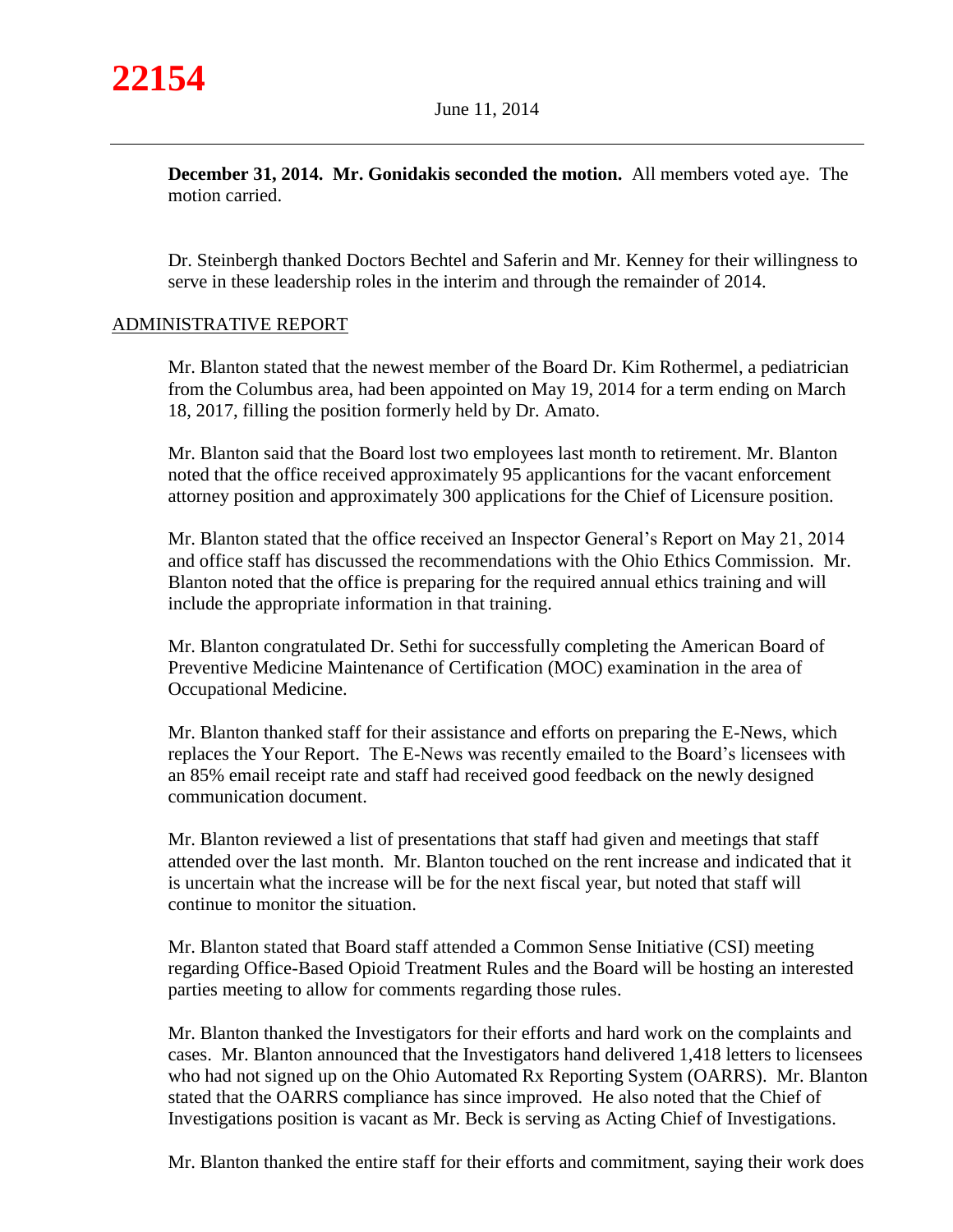not go unnoticed.

# RULES AND POLICIES

# *Per Diem* **Policy**

Dr. Steinbergh noted that the *Per Diem* Policy would be discussed at the next Board meeting on July 9, 2014.

# **Adoption of Rules**

Ms. Debolt stated that staff did a five-year review of rules for the Anesthesiologist Assistant (AA) and Physician Assistant (PA) and noted that approval of the changes was needed by the Board.

**Dr. Soin moved to approve the Findings and Order rescinding the current version of Rule 4731-24-04, adopting new Rule 4730-2-10, and adopting amended rules 4730-1-03, 4730-1- 07, 47302-02, 4730-2-06, 4730-2-07, 4730-3-01, and 4730-3-02, and that the adopted and rescinded rules be final filed with an effective date of June 30, 2014. Dr. Bechtel seconded the motion.** All members voted aye. The motion carried.

# REPORTS BY ASSIGNED COMMITTEES

#### **Physician Assistant/Scope of Practice Committee**

Dr. Steinbergh indicated that the Physician Assistant Policy Committee (PAPC) met on June 10, 2014 and elected Jim Fry as Chair of the Committee.

#### Physician Assistant Matters

#### **Formulary Review**

Ms. Debolt stated that a packet was distributed to the Board members and the first portion of that documentation was informational only, regarding an inquiry as to whether or not Physician Assistants (PA) can prescribe Fioricet, which is for migraine headaches. Ms. Debolt noted that the Committee sent the request to the two PAPC pharmacists who are on the Committee for formulary issues only and it was determined that all of the components in the drug are on the formulary. Therefore, PAs may prescribe that drug.

Dr. Steinbergh said that the Committee also discussed mucolytics. Dr. Steinbergh stated that one drug was Xolair®, which is a last line therapy used for moderate to severe persistent asthma in patients more than 12 years old. Dr. Steinbergh noted that the warnings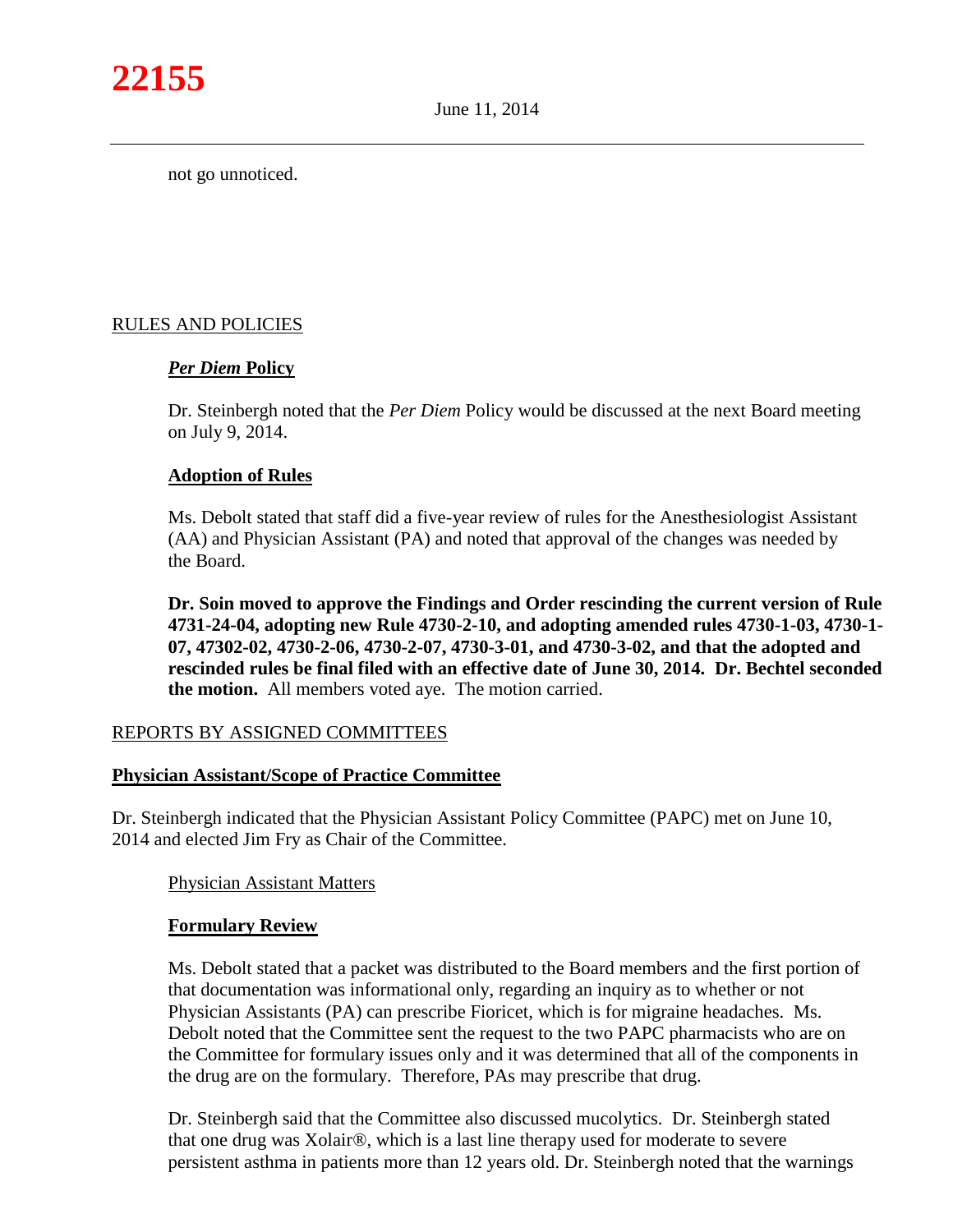

are Anaphylaxis after any dose was possible. Dr. Steinbergh said that the PAPC and the PA/Scope of Practice Committee discussed and made a recommendation to the Board that there would be no prescriptive authority for PAs for this particular drug.

Dr. Steinbergh continued to say that the PAPC and the PA/Scope of Practice Committee then discussed Mucolytic Agents, Pulmozyme®, as well as Acetadote®, which is acetylcysteine. Dr. Steinbergh noted that it was felt that both should be physician initiated. The PAPC made a recommendation to the PA Committee and the PA Committee concurred. Dr. Steinbergh asked the Board to approve Mucolytic Agents as physician initiated on the formulary and Xolair® as "may not prescribe".

Dr. Saferin moved to designate Xolair® as "may not prescribe" and mucolytic agents as "physician initiated/consulted" on the physician assistant formulary. Dr. Bechtel seconded the motion. All members voted aye. The motion carried.

# **Review of Special Services Plan**

Dr. Steinbergh indicated that the Physician Assistant Policy Committee (PAPC) reviewed a Special Services Plan for Family Medical Group for Cryotherapy. Dr. Steinbergh reminded the Board that this matter was tabled by the PAPC because there was no quorum to vote, but the matter was sent on to the PA Committee for discussion and consideration.

Dr. Steinbergh said that Family Medical Group was looking to do Cryotherapy of benign and superficial malignant lesions, utilizing 100% on site supervision, observing the physician in performing 30 procedures and the physician observing the PA in 30 procedures. Dr. Steinbergh noted that the PAPC and the PA Committee of the Board had suggested that the group remove the request for superficial malignant lesions or pre-cancerous lesions and the group indicate that Cryotherapy will not be done on the face and genital region, which is consistent with past decisions of the Committee. Additionally, the Committee did not find language in the request stating the physician would determine that the procedure needed to be done. Therefore, Family Medical Group would be asked to make that indication in their request.

Dr. Bechtel said the recommendations made by the Committees are very appropriate and will ensure public protection. Dr. Bechtel noted that Cryosurgery on superficial malignant lesions was rarely ever done and requires very special cryoprobes to determine adequate freezing. Dr. Bechtel said that the success rate is less than 80% in curing superficial malignancies, where surgery may be approximately 98-99% effective. Dr. Bechtel said he felt the group's request to perform Cryotherapy would put the public in danger of developing progressive skin cancer and metastatic lesions. Dr. Bechtel also agreed that it is appropriate for the physician to first examine a lesion before that lesion is treated with Cryosurgery, as the PAs may have very limited experience in identifying skin cancer and skin lesions. Dr. Bechtel stated that he concurred with the recommendation of not performing Cryosurgery on the face, as it may lead to potential scarring. Dr. Bechtel acknowledged that he thought the safeguards the Committee put in place were appropriate.

Dr. Steinbergh said that the matter was tabled at the PAPC with the recommendations until a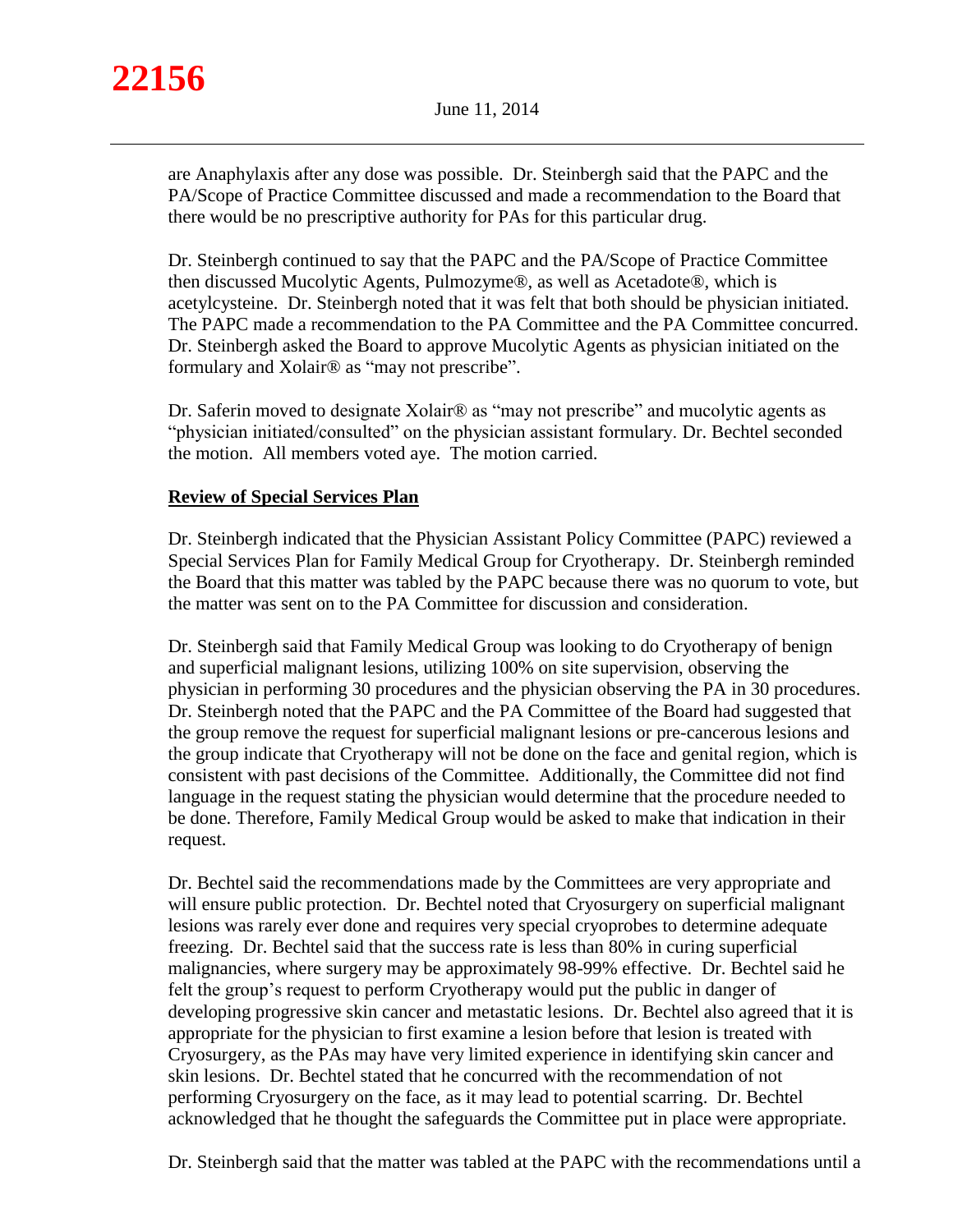

completed application is done by Family Medical Group, but the Committee wanted to document the reasoning for requesting an amended plan.

Dr. Steinbergh indicated that the Vein Care Center also requested a Special Services Plan for Ambulatory Phlebectomy, utilizing 100% onsite supervision, with the physician observing 25 and the PA performing 25. Dr. Steinbergh noted that at this particular time, the PAPC voted to deny the request and made that recommendation to the PA Committee, which agreed with the denial of the procedure.

Dr. Sethi commented as a vascular surgeon, saying that the procedure is very complicated. Dr. Sethi said that many times the branches of the nerves accompany the vein and severe pain becomes a common complication. Therefore, this procedure should not be done by PAs.

**Dr. Saferin moved to deny the Vein Care Center's Special Services Plan request for Ambulatory Phlebectomy. Dr. Soin seconded the motion.** All members voted aye. The motion carried.

# **Review Changes to the Model Orthopaedic Plan**

Ms. Debolt noted that the Model Orthopaedic Plan has been weaving its way through the appropriate process. In May, the PA Committee had a guest physician who suggested that there should be a log of the training of the PA before that individual is able to perform various injections provided for in the plan. The Medical Board, as a whole, agreed with the recommendation and the PAPC reviewed the request this month, as required. The PAPC amended the plan and a copy of it was distributed to the Board for review. The PA Committee recommended the plan be approved.

Dr. Steinbergh noted that there was a change on page 32, line 129, changing the word "and" to the word "or" where it speaks about the Ohio Association of PAs.

**Dr. Bechtel moved to approve the Model Orthopaedic Plan, as amended. Dr. Soin seconded the motion.** All members voted aye. The motion carried.

# **Review Changes to the PA Rules**

Ms. Debolt noted that the Ohio Revised Code says that any rules regarding Physician Assistants (PA), particularly PA prescribing, must first go to the PAPC, who must have involvement and the opportunity to make recommendations to the Board as to the wording of the rules. Ms. Debolt continued by saying that this was a draft for controlled substances and utilization for chronic weight management, a new rule that the Board approved last month to be submitted for comments. Ms. Debolt said the PAPC had no negative comments about the rule.

# **Finance Committee**

Mr. Kenney gave a brief synopsis of the meeting, stating that the major function they have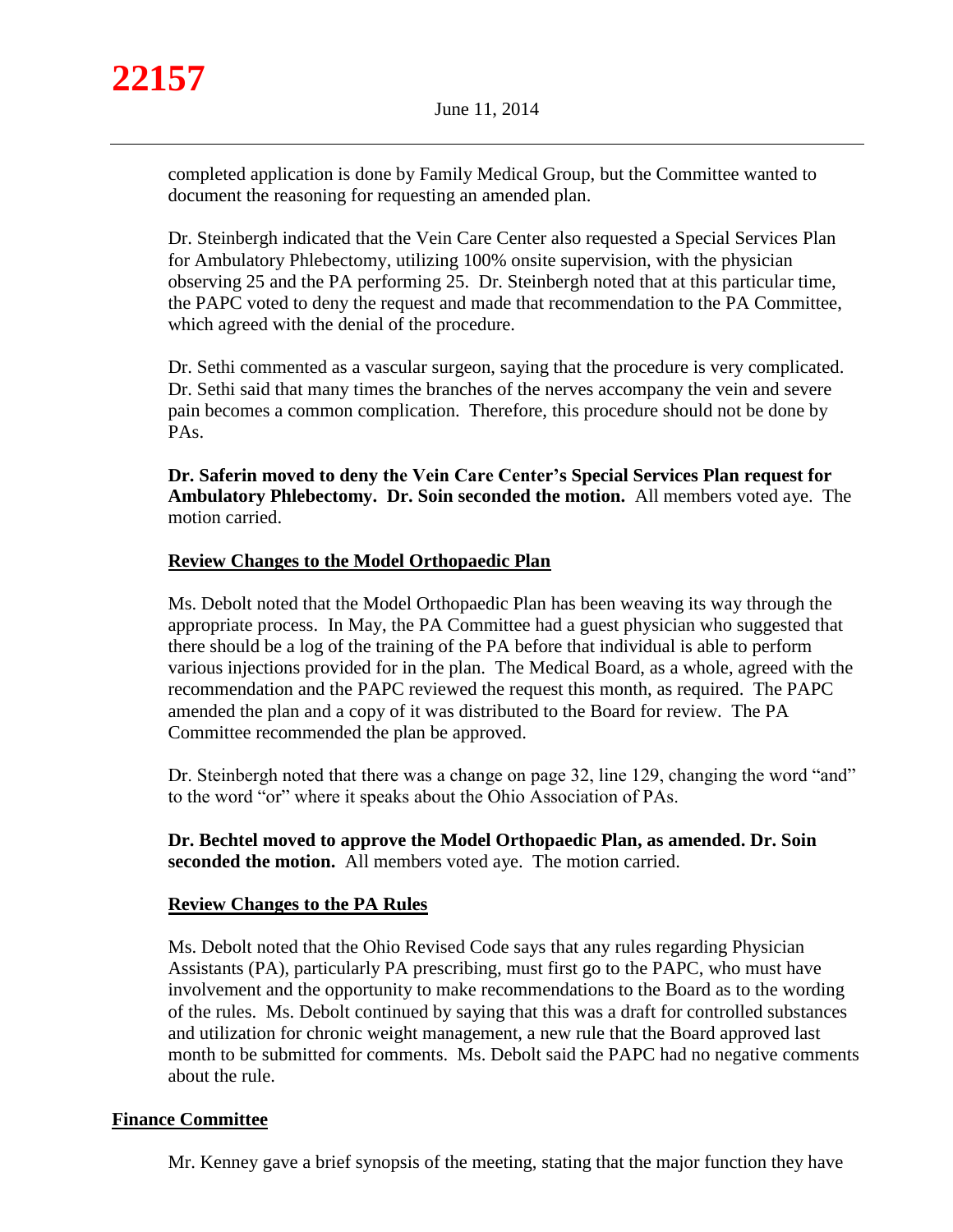

been working on is the Fining Authority legislation. Mr. Kenney noted that the legislation passed through the House Health and Aging Committee with bipartisan support. The Board will now have to wait until November to get the legislation passed and the Board hopes to have it signed by the Governor later in the year.

Mr. Kenney indicated that he, Mr. Gonidakis and staff members met with the Attorney General's Office (AG) again to discuss the collection method for the fines, once the legislation was passed. The Board understands there may be instances when it will take six to seven months to collect some fines from licensees.

Mr. Kenney said the Committee briefly talked about the *per diem* policy and that matter would be discussed with the Board at the July meeting. Mr. Kenney indicated that Ms. Loe also gave a fiscal report during the meeting.

Dr. Steinbergh thanked Mr. Kenney and Mr. LaCross for their tenaciousness and efforts.

# **Policy Committee**

Mr. Gonidakis asked Mr. LaCross to give a summary of the meeting, as he was unable to attend.

Mr. LaCross gave an update stating that the Legislature is on break and will not return to session until later in the year. He gave updates on several Bills, including 314, 341, 412, 501, 519 and 531, that the Board is working on.

Mr. LaCross informed the Board that the office can now collect portions of federal forfeiture money on cases that our staff has worked on. Mr. Blanton explained why the office can receive federal forfeiture money, but not state forfeiture money. The reason being, that the Board is not considered a law enforcement entity.

Mr. LaCross indicated that while the legislature is on break, he will be working internally on creating a rule on Schedule II drugs and will participate in Opioid Committees that will be held around the state.

Dr. Steinbergh asked about the Legislative Service Commission (LSC) bill descriptions and asked that Mr. LaCross provide copies to the Board members.

Dr. Steinbergh asked Mr. Gonidakis to add Expedited Partner Therapy (EPT) to the Policy Committee agenda in July.

Mr. Gonidakis confirmed that they would add EPT to the July Committee agenda.

# **Compliance Committee**

Dr. Steinbergh stated that Gateways completed a Treatment Provider Renewal Application. Dr. Steinbergh noted that the Compliance Committee further recommended the Renewal Application for Certificate of Good Standing from Gateways in Cincinnati, Ohio be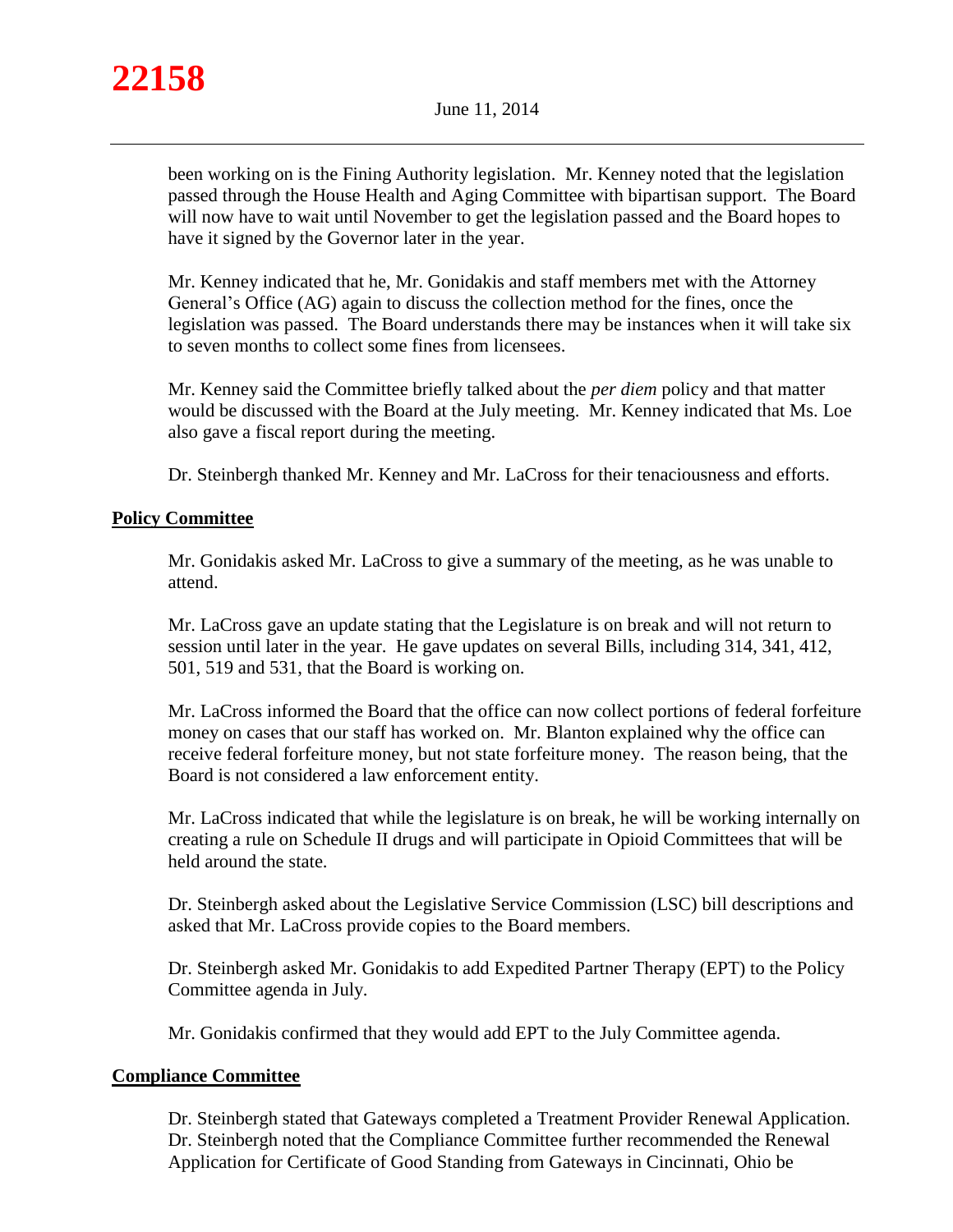

approved. If approved, Gateways would be providing outpatient treatment and aftercare to the Board's licensees.

**Dr. Saferin moved to approve that the Renewal Application for Certificate of Good Standing as a Treatment Provider for Impaired Practitioners from Gateways. Dr. Soin seconded the motion.** All members voted aye. The motion carried.

Dr. Steinbergh stated that the Compliance Committee met with Sohail Aman, M.D., Patrick E. Muffley, D.O., and Tina Marie Nelson, M.D., and moved to continue them under the terms of their respective Board actions. The Compliance Committee further recommended that Doctor Aman's next appearance be scheduled again before them in three months.

The Compliance Committee accepted Compliance staff's report of conferences on April 7 and 8, 2014.

# **Applicants for Licensure**

**Dr. Sethi moved to approve licensure, contingent upon all requested documents being received and approved in accordance with licensure protocols, the acupuncturist applicants, listed in Exhibit "A," the anesthesiologist assistant applicants, listed in Exhibit "B," genetic counselor applicants, listed in Exhibit "C," massage therapist applicants, listed in Exhibit "D," oriental medicine practitioner applicants, listed in Exhibit "E," and the physician assistant applicants listed in Exhibit "F," and physician applicants, listed in Exhibit "G" and the physician applicant handout. Dr. Soin seconded the motion.** A roll call was taken.

| <b>ROLL CALL:</b> | Dr. Sethi:      | - aye |
|-------------------|-----------------|-------|
|                   | Mr. Gonidakis:  | - aye |
|                   | Mr. Giacalone:  | - aye |
|                   | Dr. Bechtel:    | - aye |
|                   | Dr. Saferin:    | - aye |
|                   | Dr. Soin:       | - aye |
|                   | Mr. Kenney:     | - aye |
|                   | Dr. Steinbergh: | - aye |

The motion carried.

#### PROBATIONIONARY REQUESTS

Dr. Steinbergh advised that at this time the Board would consider the probationary requests on the consent agenda. Dr. Steinbergh asked if any Board member wished to discuss a probationary report or probationary request separately.

Dr. Steinbergh commented there were several cases that she had spoken to Ms. Bickers about and stated she was satisfied with the answers given.

# **Dr. Saferin moved to accept the Compliance staff's Reports of Conferences and the**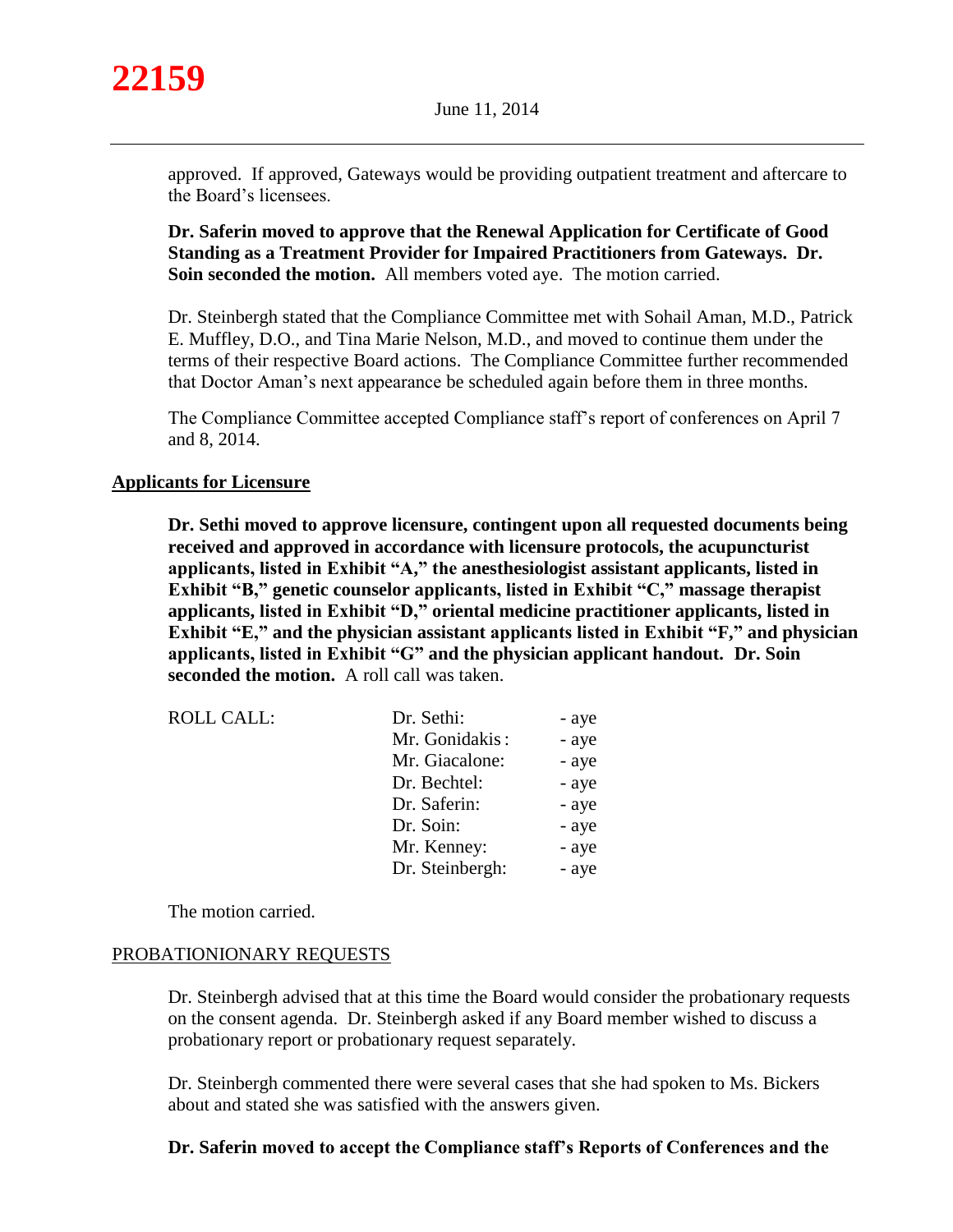**Secretary and Supervising Member's recommendations as follows:** 

- **To grant Regis P. Burlas, D.O.'s request for permission to continue under the terms and conditions of the June 12, 2013 Superseding Step I Consent Agreement while residing in Arizona;**
- **To grant Gary Allan Dunlap, D.O.'s request for approval of John C. Sefton, D.O., to serve as the monitoring physician, reviewing 10 charts per week;**
- **To grant Michael D. Goodyear, II, M.D.'s request for release from the terms of the April 11, 2012 Consent Agreement effective immediately;**
- **To grant Brian F. Griffin, M.D.'s request for reduction in 12-step meeting attendance from three per week to two per week with a minimum of 10 per month, discontinuance of chart review requirement, and reduction in appearances to every six months;**
- **To grant JoAnna C. S. Kauffman, M.D.'s request for approval of Tamar L. Gur, M.D., Ph.D., to serve as the treating psychiatrist;**
- **To grant Mark Lamet, M.D.'s request for release from the terms of the August 9, 2006 Consent Agreement effective immediately;**
- **To grant Paul D. Lopreato, P.A.'s request for reduction in appearances from every three months to every six months;**
- **To grant Joseph Francis Lydon, Jr., M.D.'s request for reduction in alcohol and drug rehabilitation meetings from three per week to two per week with a minimum of 10 per month;**
- **To grant Tina Marie D. Nelson, M.D.'s request for approval of Andrew B. Hall, PCC, to serve as the treating psychotherapist;**
- **To grant Ronica A. Neuhoff, M.D.'s request for discontinuance of the chart review requirement;**
- **To grant Anthony M. Ruffa, D.O.'s request for reduction in personal appearances from every three months to every six months;**
- **To grant Neil A. Salas, M.D.'s request for approval of Sergio J. Vignali, M.D., to serve as the new monitoring physician;**
- **To grant Alvaro D. Waissbluth, M.D.'s request for approval of** *Medical Record Keeping Seminar***, administered by the Center for Personalized Education for Physicians.**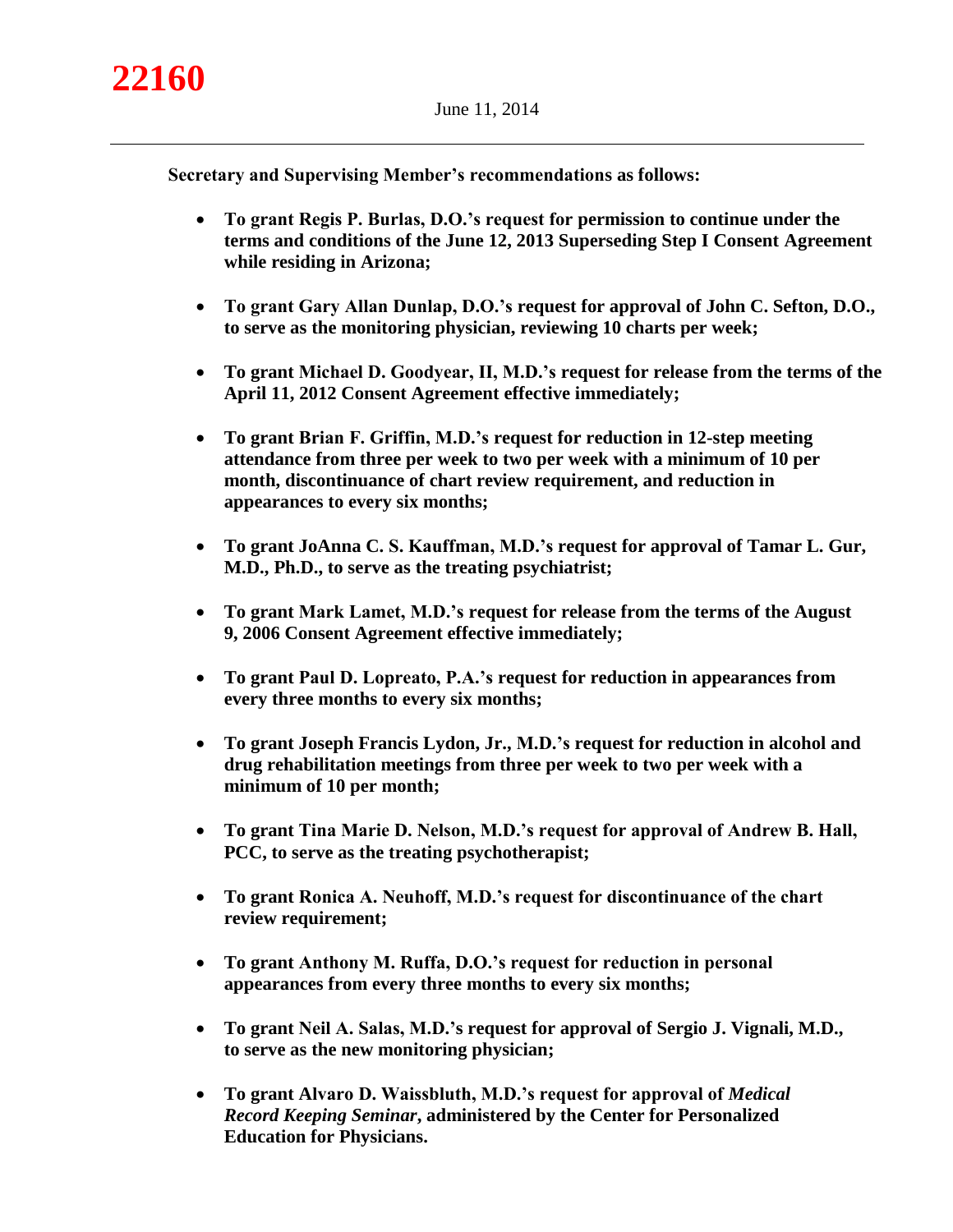# **22161**

June 11, 2014

| <b>Dr. Soin seconded the motion.</b> A roll call was taken: |  |  |  |
|-------------------------------------------------------------|--|--|--|
|-------------------------------------------------------------|--|--|--|

| <b>ROLL CALL:</b> | Dr. Sethi:      | - aye     |
|-------------------|-----------------|-----------|
|                   | Mr. Gonidakis:  | - aye     |
|                   | Mr. Giacalone:  | - aye     |
|                   | Dr. Bechtel:    | - abstain |
|                   | Dr. Saferin:    | - aye     |
|                   | Dr. Soin:       | - aye     |
|                   | Mr. Kenney:     | - aye     |
|                   | Dr. Steinbergh: | - aye     |
|                   |                 |           |

The motion carried.

# NOTICES OF OPPORTUNITY FOR HEARING, ORDERS OF SUMMARY SUSPENSION, ORDERS OF IMMEDIATE SUSPENSION, & NOTICES OF AUTOMATIC SUSPENSION

Dr. Steinbergh indicated that Dr. Bechtel served as Acting Secretary and Dr. Saferin served as Acting Supervising Member on the Notices of Opportunity for Hearing before the Board.

# **Rebecca Joy Carpenter – Citation Letter**

**Dr. Soin moved to send a Citation Letter to Ms. Carpenter. Mr. Gonidakis seconded the motion.** A vote was taken:

| <b>ROLL CALL:</b> | Dr. Sethi:      | - aye     |
|-------------------|-----------------|-----------|
|                   | Mr. Gonidakis:  | - aye     |
|                   | Mr. Giacalone:  | - aye     |
|                   | Dr. Bechtel:    | - abstain |
|                   | Dr. Saferin:    | - abstain |
|                   | Dr. Soin:       | - aye     |
|                   | Mr. Kenney:     | - aye     |
|                   | Dr. Steinbergh: | - aye     |
|                   |                 |           |

The motion carried.

#### **Matthew Aaron Colflesh, M.D. – Citation Letter**

**Dr. Soin moved to send a Citation Letter to Dr. Colflesh. Mr. Gonidakis seconded the motion.** A vote was taken:

| <b>ROLL CALL:</b> | Dr. Sethi:     | - ave |
|-------------------|----------------|-------|
|                   | Mr. Gonidakis: | - ave |
|                   | Mr. Giacalone: | - ave |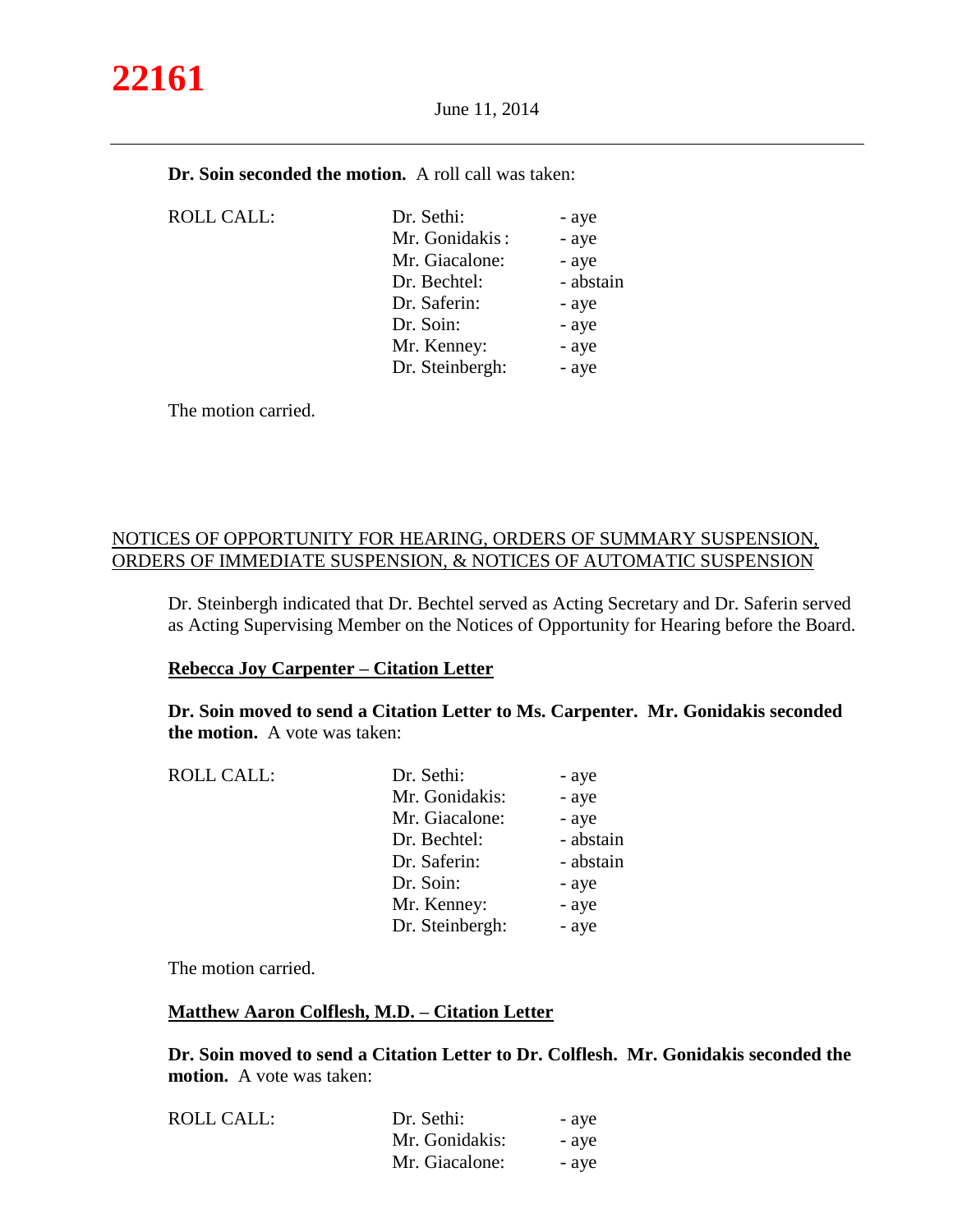| Dr. Bechtel:    | - abstain |
|-----------------|-----------|
| Dr. Saferin:    | - abstain |
| Dr. Soin:       | - aye     |
| Mr. Kenney:     | - aye     |
| Dr. Steinbergh: | - aye     |
|                 |           |

The motion carried.

#### **Douglas Allyn Dunham, D.O. – Citation Letter**

**Dr. Soin moved to send a Citation Letter to Dr. Dunham. Mr. Gonidakis seconded the motion.** A vote was taken:

| <b>ROLL CALL:</b> | Dr. Sethi:      | - aye     |
|-------------------|-----------------|-----------|
|                   | Mr. Gonidakis:  | - aye     |
|                   | Mr. Giacalone:  | - aye     |
|                   | Dr. Bechtel:    | - abstain |
|                   | Dr. Saferin:    | - abstain |
|                   | Dr. Soin:       | - aye     |
|                   | Mr. Kenney:     | - aye     |
|                   | Dr. Steinbergh: | - aye     |
|                   |                 |           |

The motion carried.

#### **Matthew Reid Harris, D.O. – Citation Letter**

**Dr. Soin moved to send a Citation Letter to Dr. Harris. Mr. Gonidakis seconded the motion.** A vote was taken:

| <b>ROLL CALL:</b> | Dr. Sethi:      | - aye     |
|-------------------|-----------------|-----------|
|                   | Mr. Gonidakis:  | - aye     |
|                   | Mr. Giacalone:  | - aye     |
|                   | Dr. Bechtel:    | - abstain |
|                   | Dr. Saferin:    | - abstain |
|                   | Dr. Soin:       | - aye     |
|                   | Mr. Kenney:     | - aye     |
|                   | Dr. Steinbergh: | - aye     |
|                   |                 |           |

The motion carried.

#### **Paul Edward Jackson, M.D. – Citation Letter**

**Dr. Soin moved to send a Citation Letter to Dr. Jackson. Mr. Gonidakis seconded the motion.** A vote was taken:

| <b>ROLL CALL:</b> | Dr. Sethi:     | - aye |
|-------------------|----------------|-------|
|                   | Mr. Gonidakis: | - ave |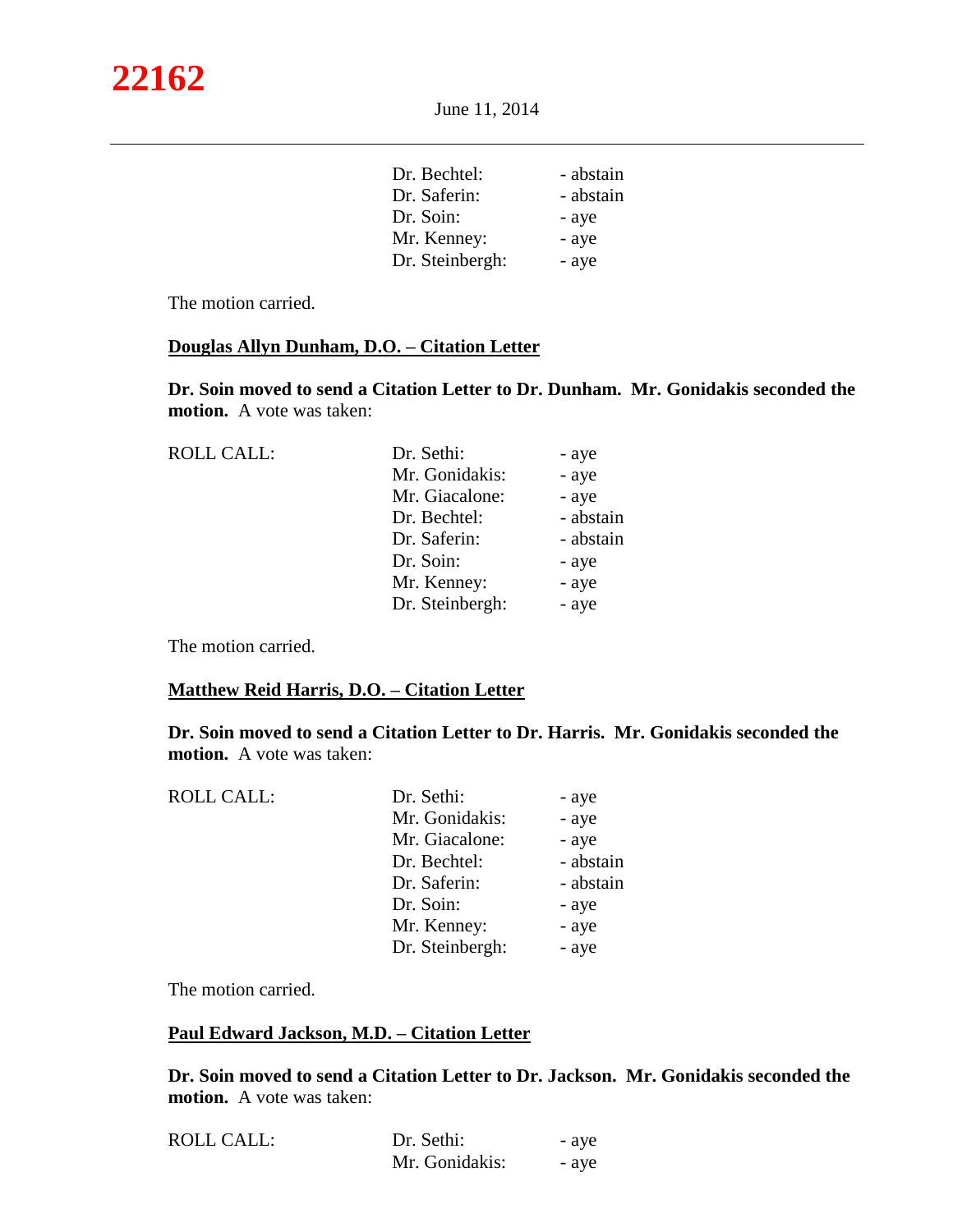| Mr. Giacalone:  | - aye     |
|-----------------|-----------|
| Dr. Bechtel:    | - abstain |
| Dr. Saferin:    | - abstain |
| Dr. Soin:       | - aye     |
| Mr. Kenney:     | - aye     |
| Dr. Steinbergh: | - aye     |
|                 |           |

The motion carried.

#### **Cassandra Rose Parrott, D.O. – Notice of Summary Suspension and Opportunity for Hearing**

At this time, the Board read and considered the proposed Notice of Summary Suspension and Opportunity for Hearing in the above matter, a copy of which shall be maintained in the exhibits section of this journal.

**Dr. Soin moved to send the Notice of Summary Suspension and Opportunity for Hearing to Dr. Parrott. Dr. Sethi seconded the motion.** A vote was taken:

| Dr. Sethi:      | - aye     |
|-----------------|-----------|
| Mr. Gonidakis:  | - aye     |
| Mr. Giacalone:  | - aye     |
| Dr. Bechtel:    | - abstain |
| Dr. Saferin:    | - abstain |
| Dr. Soin:       | - aye     |
| Mr. Kenney:     | - aye     |
| Dr. Steinbergh: | - aye     |
|                 |           |

The motion carried.

#### **Todd Louis Samuels, M.D. – Citation Letter**

**Dr. Soin moved to send a Citation Letter to Dr. Samuels. Mr. Gonidakis seconded the motion.** A vote was taken:

| <b>ROLL CALL:</b> | Dr. Sethi:      | - aye     |
|-------------------|-----------------|-----------|
|                   | Mr. Gonidakis:  | - aye     |
|                   | Mr. Giacalone:  | - aye     |
|                   | Dr. Bechtel:    | - abstain |
|                   | Dr. Saferin:    | - abstain |
|                   | Dr. Soin:       | - aye     |
|                   | Mr. Kenney:     | - aye     |
|                   | Dr. Steinbergh: | - aye     |
|                   |                 |           |

The motion carried.

**Bruce A. Spero, M.D. – Citation Letter**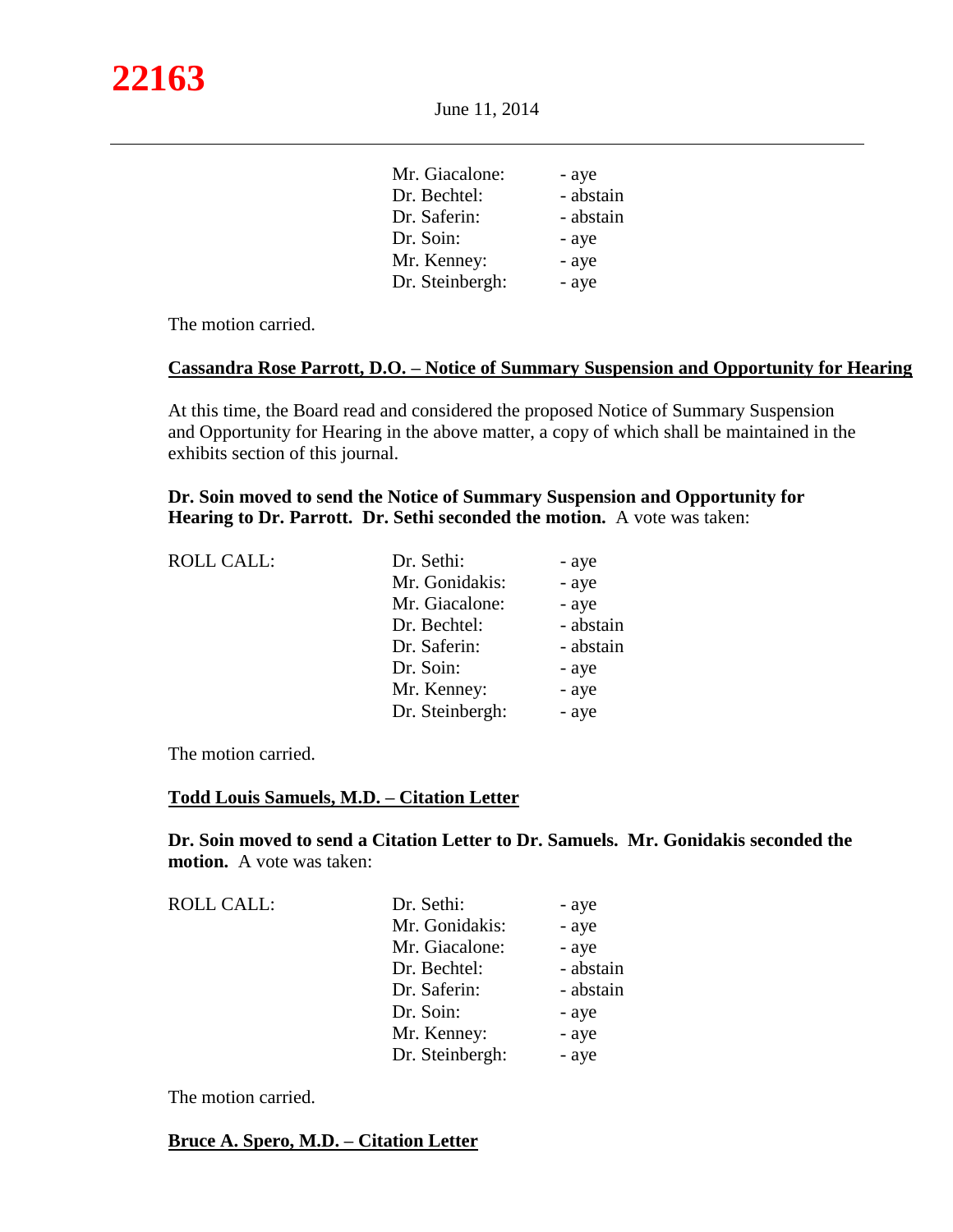| Dr. Soin moved to send a Citation Letter to Dr. Spero. Mr. Gonidakis seconded the |  |
|-----------------------------------------------------------------------------------|--|
| <b>motion.</b> A vote was taken:                                                  |  |

| <b>ROLL CALL:</b> | Dr. Sethi:      | - aye     |
|-------------------|-----------------|-----------|
|                   | Mr. Gonidakis:  | - aye     |
|                   | Mr. Giacalone:  | - aye     |
|                   | Dr. Bechtel:    | - abstain |
|                   | Dr. Saferin:    | - abstain |
|                   | Dr. Soin:       | - aye     |
|                   | Mr. Kenney:     | - aye     |
|                   | Dr. Steinbergh: | - aye     |
|                   |                 |           |

The motion carried.

# **Chad W. Ulmer, M.D. – Citation Letter**

**Dr. Soin moved to send a Citation Letter to Dr. Ulmer. Mr. Gonidakis seconded the motion.** A vote was taken:

| <b>ROLL CALL:</b> | Dr. Sethi:      | - aye     |
|-------------------|-----------------|-----------|
|                   | Mr. Gonidakis:  | - aye     |
|                   | Mr. Giacalone:  | - aye     |
|                   | Dr. Bechtel:    | - abstain |
|                   | Dr. Saferin:    | - abstain |
|                   | Dr. Soin:       | - aye     |
|                   | Mr. Kenney:     | - aye     |
|                   | Dr. Steinbergh: | - aye     |

The motion carried.

#### RATIFICATION OF SETTLEMENT AGREEMENTS

# **Kevin T. McGinnis, M.D. – Voluntary Permanent Withdrawal of Application to Practice Medicine and Surgery**

**Mr. Giacalone moved to ratify the Voluntary Permanent Withdrawal of Application to Practice Medicine and Surgery in Ohio for Dr. McGinnis. Mr. Kenney seconded the motion.** A roll call was taken:

| Dr. Sethi:      | - aye     |
|-----------------|-----------|
| Mr. Gonidakis:  | - aye     |
| Mr. Giacalone:  | - aye     |
| Dr. Bechtel:    | - abstain |
| Dr. Saferin:    | - abstain |
| Dr. Soin:       | - aye     |
| Mr. Kenney:     | - aye     |
| Dr. Steinbergh: | - aye     |
|                 |           |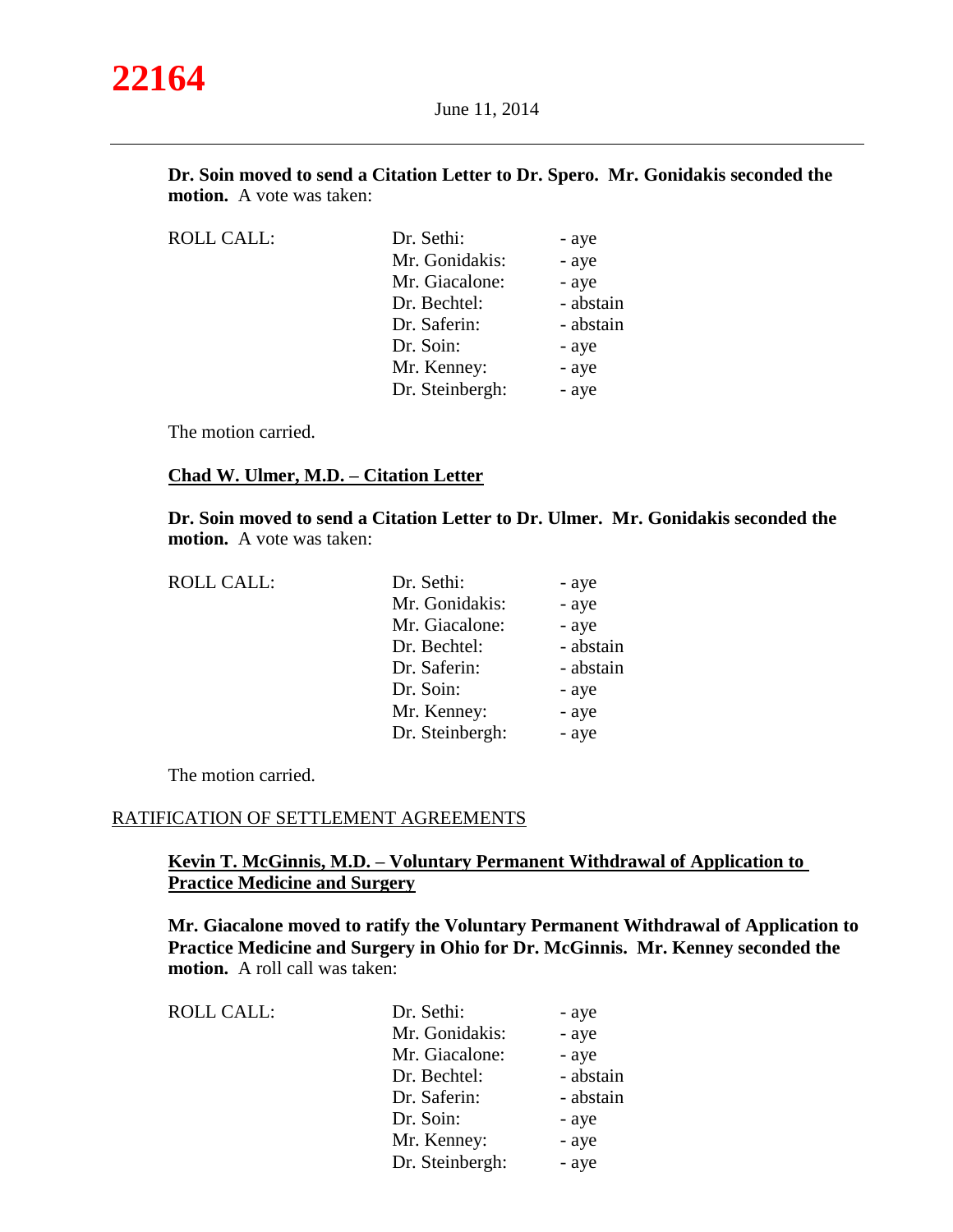The motion carried.

# **Julia I. Lucente, M.D. – Voluntary Permanent Surrender/Permanent Revocation of Certificate to Practice Medicine and Surgery**

**Dr. Soin moved to ratify the Voluntary Permanent Surrender/Permanent Revocation of Certificate to Practice Medicine and Surgery in Ohio for Dr. Lucente. Dr. Sethi seconded the motion.** A roll call was taken:

| <b>ROLL CALL:</b> | Dr. Sethi:      | - aye     |
|-------------------|-----------------|-----------|
|                   | Mr. Gonidakis:  | - aye     |
|                   | Mr. Giacalone:  | - aye     |
|                   | Dr. Bechtel:    | - abstain |
|                   | Dr. Saferin:    | - abstain |
|                   | Dr. Soin:       | - aye     |
|                   | Mr. Kenney:     | - aye     |
|                   | Dr. Steinbergh: | - aye     |

The motion carried.

# **Michelle Q. Lai, M.D. – Voluntary Permanent Surrender/Permanent Revocation of Certificate to Practice Medicine and Surgery**

**Dr. Sethi moved to ratify the Voluntary Permanent Surrender/Permanent Revocation of Certificate to Practice Medicine and Surgery in Ohio for Dr. Lai. Dr. Soin seconded the motion.** A roll call was taken:

| <b>ROLL CALL:</b> | Dr. Sethi:      | - aye     |
|-------------------|-----------------|-----------|
|                   | Mr. Gonidakis:  | - aye     |
|                   | Mr. Giacalone:  | - aye     |
|                   | Dr. Bechtel:    | - abstain |
|                   | Dr. Saferin:    | - abstain |
|                   | Dr. Soin:       | - aye     |
|                   | Mr. Kenney:     | - aye     |
|                   | Dr. Steinbergh: | - aye     |
|                   |                 |           |

The motion carried.

The Board recessed at 10:35 a.m. and resumed at 10:55 a.m.

#### EXECUTIVE SESSION

**Dr. Sethi moved to go into Executive Session to confer with the Medical Board's attorneys on matters of pending or imminent court action and for the purpose of deliberating on proposed consent agreements in the exercise of the Medical Board's quasi-judicial capacity. Mr. Kenney seconded the motion.** A roll call was taken: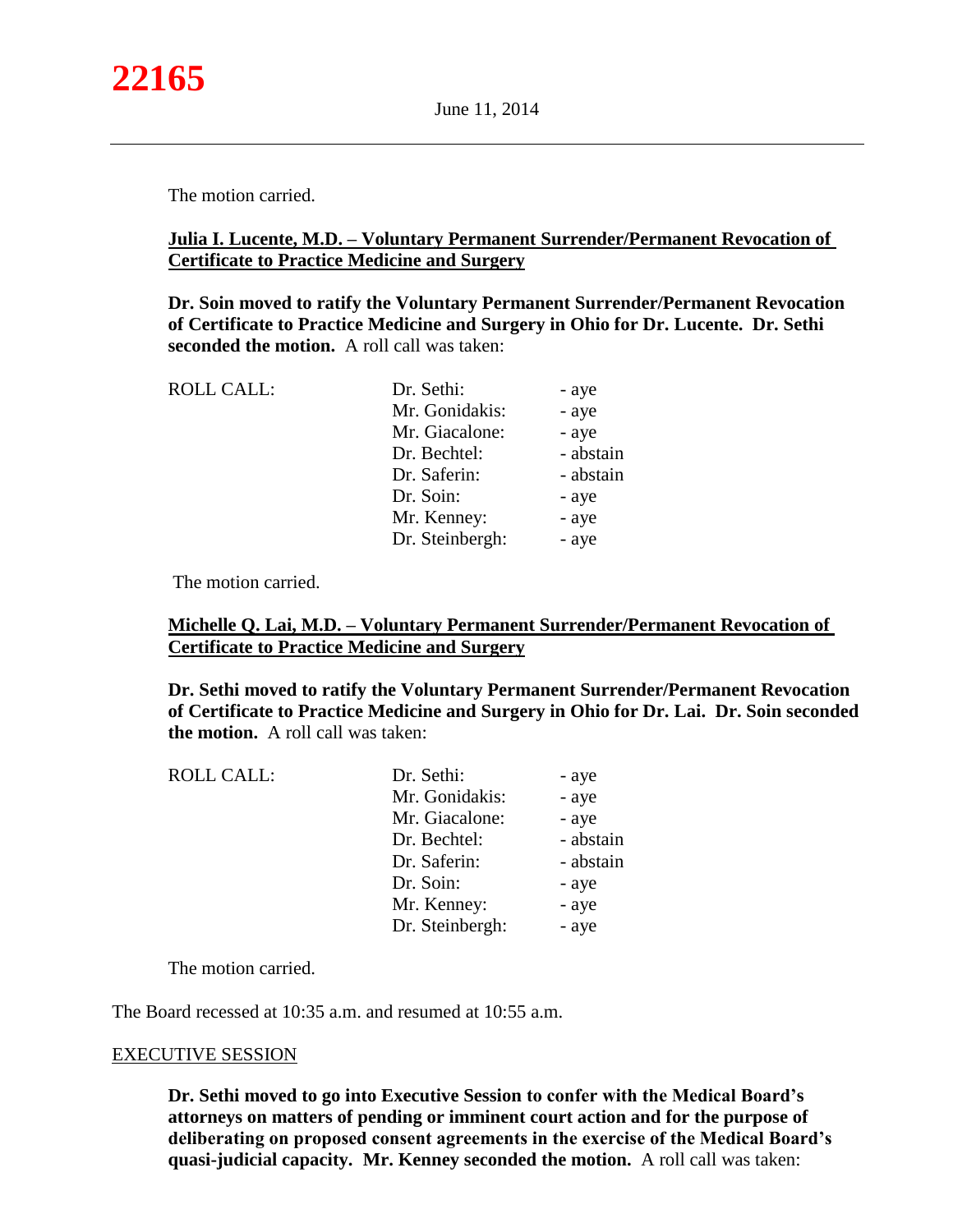| <b>ROLL CALL:</b> | Dr. Sethi:      | - aye |
|-------------------|-----------------|-------|
|                   | Mr. Gonidakis:  | - aye |
|                   | Mr. Giacalone:  | - aye |
|                   | Dr. Bechtel:    | - aye |
|                   | Dr. Saferin:    | - aye |
|                   | Dr. Soin:       | - aye |
|                   | Mr. Kenney:     | - aye |
|                   | Dr. Steinbergh: | - aye |
|                   |                 |       |

The motion carried.

Pursuant to Section 121.22(G)(3), Ohio Revised Code, the Board went into executive session with Mr. Blanton, Ms. Anderson, Mr. Miller, Ms. Marshall, Mr. Schmidt, Ms. Snyder, Mr. Taylor and Ms. Farrell.

The Board recessed at 11:00 a.m. for lunch and resumed at 1:00 p.m., returning to public session.

#### REINSTATEMENT REQUESTS

#### **Steven F. Brezny, M.D.**

Dr. Steinbergh stated that Steven F. Brezny, M.D., has requested reinstatement of his license to practice medicine in Ohio.

**Dr. Saferin moved that the request for the restoration of the license of Steven F. Brezny, M.D., be approved, upon successful completion of the Special Purpose Examination (SPEX), or board specialty recertification; and upon receipt of two written reports of evaluations conducted by the previously approved psychiatric assessors, or as otherwise approved by the Board, indicating that Dr. Brezny's ability to practice has been currently assessed and that Dr. Brezny has been found capable of practicing in accordance with acceptable and prevailing standards of care. Such evaluations shall have been performed within 60 days upon successful completion of the SPEX or board recertification; upon restoration, Doctor Brezny's license will be subject to the probationary terms and conditions as outlined in the July 13, 2011 Board Order and the May 14, 2014 Board Order, for a minimum of five years. Mr. Kenney seconded the motion.** A roll call was taken:

| <b>ROLL CALL:</b> | Dr. Sethi:      | - aye     |
|-------------------|-----------------|-----------|
|                   | Mr. Gonidakis:  | - aye     |
|                   | Mr. Giacalone:  | - aye     |
|                   | Dr. Bechtel:    | - abstain |
|                   | Dr. Saferin:    | - aye     |
|                   | Dr. Soin:       | - aye     |
|                   | Mr. Kenney:     | - aye     |
|                   | Dr. Steinbergh: | - abstain |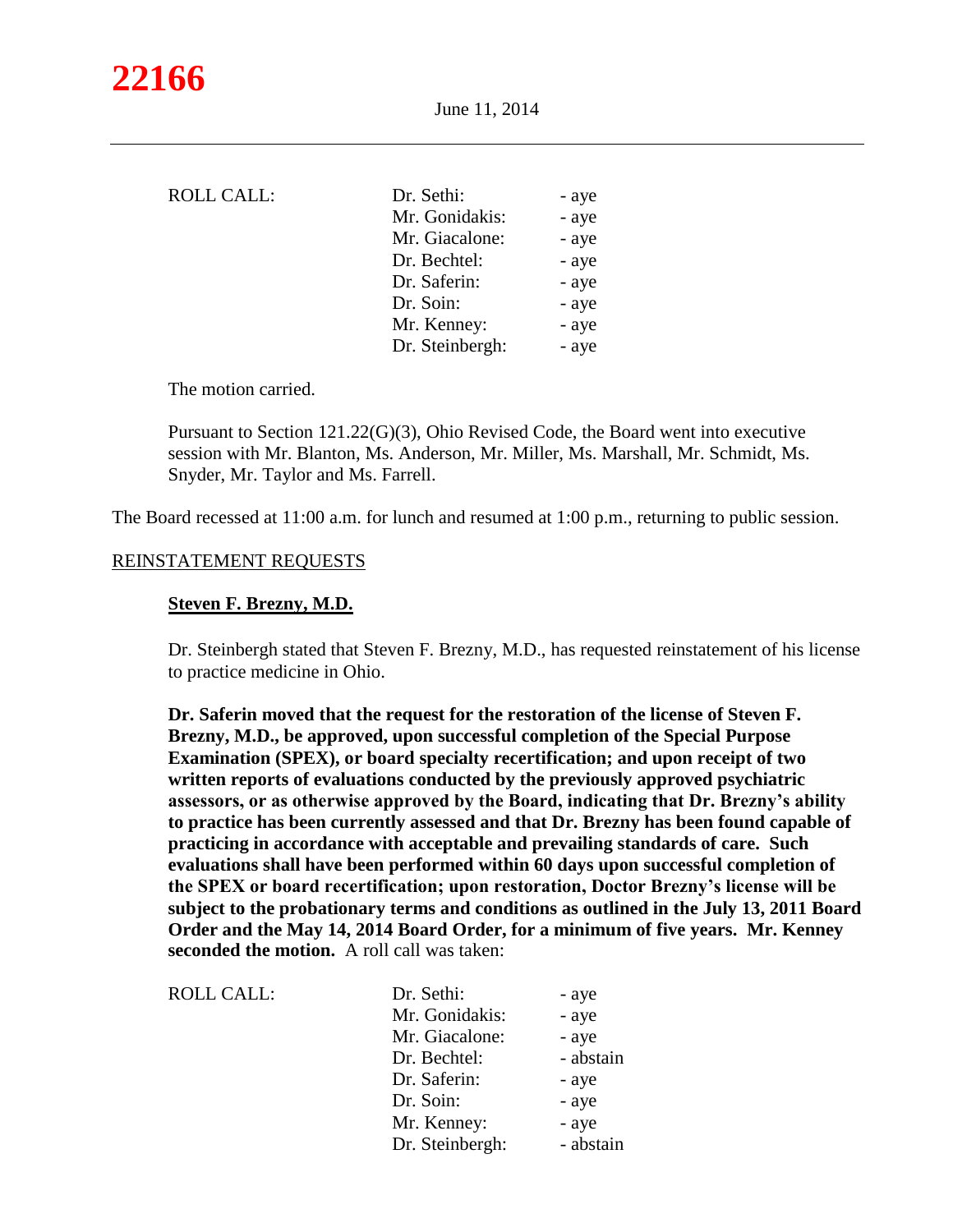

The motion carried.

# **Anthony D. Zucco, D.O.**

Dr. Steinbergh stated that Anthony D. Zucco, D.O. has requested reinstatement of his license to practice osteopathic medicine in Ohio.

**Dr. Saferin I move that the request for the reinstatement of the license of Anthony D. Zucco, D.O., be approved, effective immediately, subject to the probationary terms and conditions as outlined in the November 13, 2013 Board Order for a minimum of two years. Dr. Soin seconded the motion.** A roll call was taken:

| <b>ROLL CALL:</b> | Dr. Sethi:<br>Mr. Gonidakis:<br>Mr. Giacalone: | - aye<br>- aye<br>- aye |
|-------------------|------------------------------------------------|-------------------------|
|                   | Dr. Bechtel:                                   | - abstain               |
|                   | Dr. Saferin:                                   | - aye                   |
|                   | Dr. Soin:                                      | - aye                   |
|                   | Mr. Kenney:                                    | - aye                   |
|                   | Dr. Steinbergh:                                | - aye                   |
|                   |                                                |                         |

The motion carried.

#### REPORTS AND RECOMMENDATIONS

Dr. Steinbergh announced that the Board would now consider the Reports and Recommendations appearing on its agenda.

Dr. Steinbergh asked whether each member of the Board had received, read and considered the hearing records; the Findings of Fact, Conclusions of Law, Proposed Orders, and any objections filed in the matters of: Aiyappan Menon, M.D.; Stephen L. Pierce, M.D.; Christina Louise Summers; Elizabeth Sauter Unk, M.D.; and Jennifer Marie Weaver, P.A.

A roll call was taken:

| <b>ROLL CALL:</b> | Dr. Sethi:      | - aye |
|-------------------|-----------------|-------|
|                   | Mr. Gonidakis:  | - aye |
|                   | Mr. Giacalone:  | - aye |
|                   | Dr. Bechtel:    | - aye |
|                   | Dr. Saferin:    | - aye |
|                   | Dr. Soin:       | - aye |
|                   | Mr. Kenney:     | - aye |
|                   | Dr. Steinbergh: | - aye |

Dr. Steinbergh asked whether each member of the Board understands that the disciplinary guidelines do not limit any sanction to be imposed, and that the range of sanctions available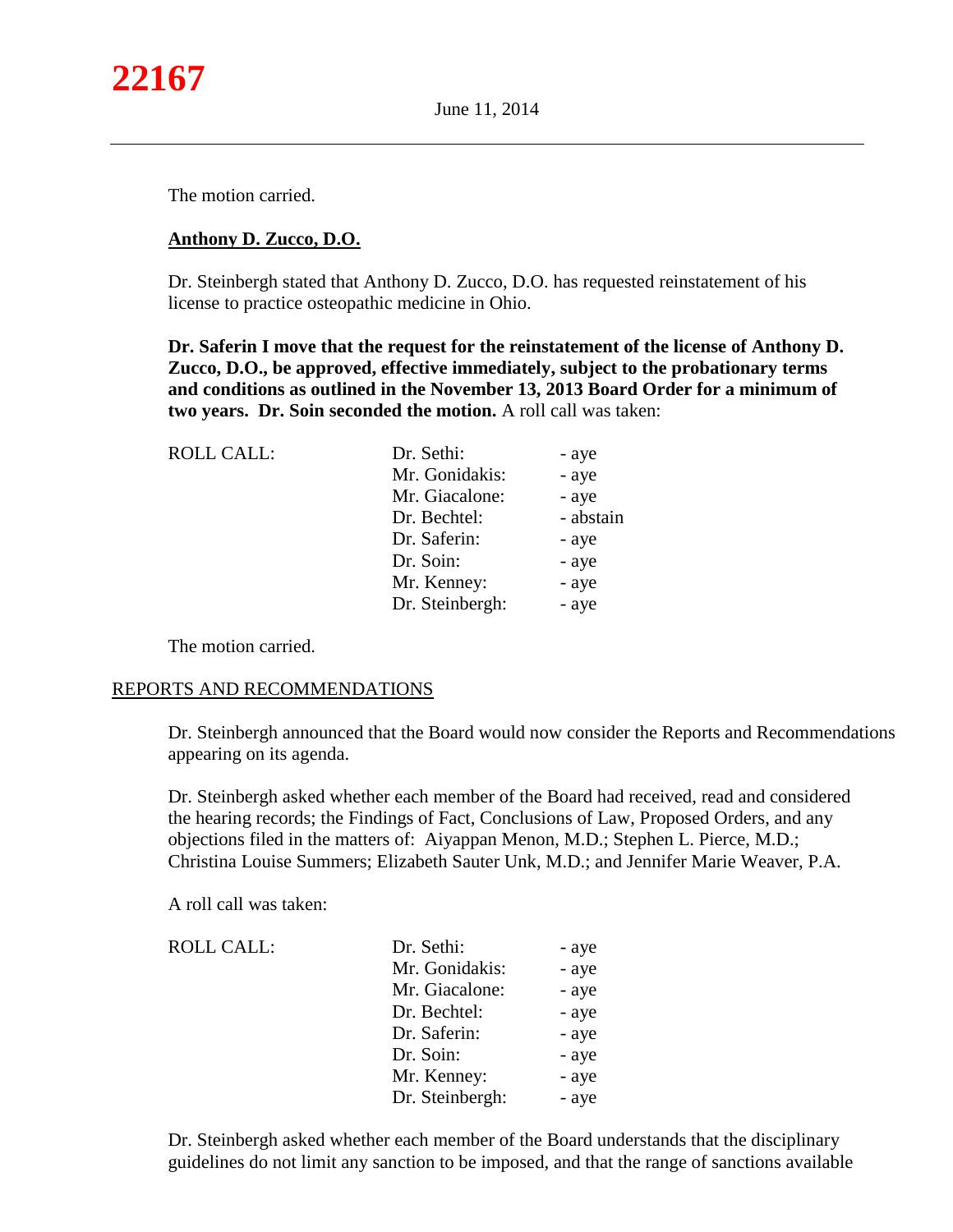

in each matter runs from dismissal to permanent revocation or permanent denial.

A roll call was taken:

 $ROLL CALL$ :

| ROLL CALL: | Dr. Sethi:      | - aye |
|------------|-----------------|-------|
|            | Mr. Gonidakis:  | - aye |
|            | Mr. Giacalone:  | - aye |
|            | Dr. Bechtel:    | - aye |
|            | Dr. Saferin:    | - aye |
|            | Dr. Soin:       | - aye |
|            | Mr. Kenney:     | - aye |
|            | Dr. Steinbergh: | - aye |
|            |                 |       |

Dr. Steinbergh noted that, in accordance with the provision in section 4731.22(F)(2), Ohio Revised Code, specifying that no member of the Board who supervises the investigation of a case shall participate in further adjudication of the case, the Secretary and Supervising Member must abstain from further participation in the adjudication of any disciplinary matters. In the Reports and Recommendations before the Board, Dr. Bechtel served as Supervising Member.

Dr. Steinbergh noted that Dr. Saferin served as the Acting Supervising Member in the case involving Dr. Unk and is not eligible to vote in that case. However, Dr. Steinbergh stated that Dr. Saferin did not serve as Acting Supervising Member in the remaining cases and is eligible to vote in the matters involving Dr. Menon, Dr. Pierce, and Ms. Summers. On all other disciplinary matters before the Board today, Dr. Bechtel served as the Acting Secretary and Dr. Saferin served as Acting Supervising Member.

Dr. Steinbergh asked Dr. Saferin to affirm that he did not serve as the Acting Supervising Member on the Reports and Recommendations for Dr. Menon, Dr. Pierce and Ms. Summers that are before the Board.

Dr. Saferin answered in the affirmative.

Dr. Steinbergh reminded all parties that no oral motions may be made during these proceedings.

The original Reports and Recommendations shall be maintained in the exhibits section of this Journal.

#### **Aiyappan Menon, M.D.**

Dr. Steinbergh directed the Board's attention to the matter of Aiyappan Menon, M.D., and stated that no objections have been filed. Ms. Clovis was the Hearing Examiner.

Dr. Steinbergh continued in saying that a request to address the Board had been filed timely on behalf of Dr. Menon. Five minutes would be allowed for that address.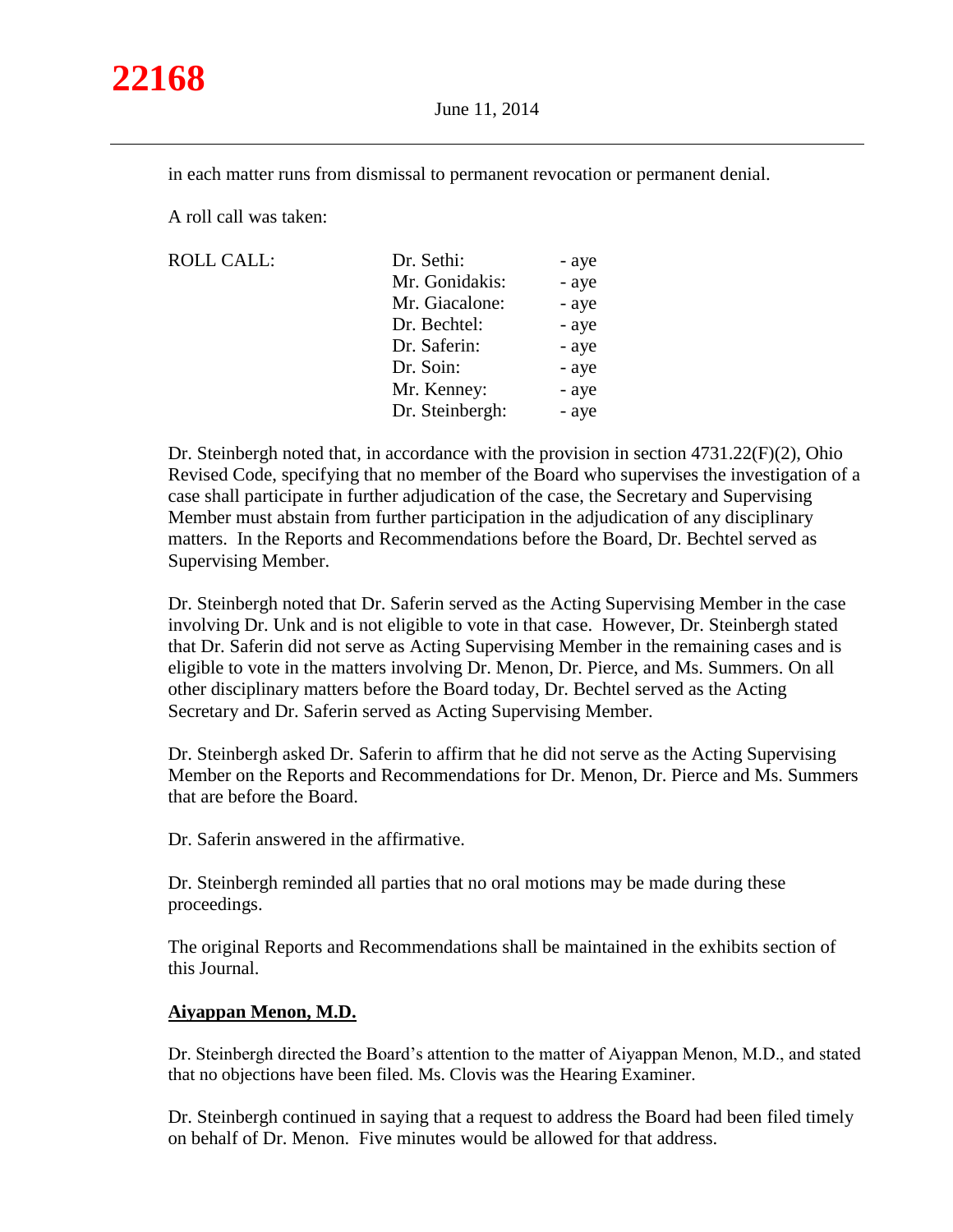Dr. Menon was represented by his attorney, Beth Collis.

Ms. Collis addressed the Board saying they did not file objections as they felt the Hearing Examiner did an excellent job on the case, summarizing the evidence and making an appropriate recommendation of the matter. Ms. Collis stated that she and Dr. Menon fully supported the Report and Recommendation (R&R).

Dr. Menon addressed the Board, thanking them for the opportunity and indicating that he has been sober for the past five and one-half years. Dr. Menon said that he has been monitored by the Board since March of 2009 and has never tested positive on a drug screening. Dr. Menon stated that he sought residential treatment at Glenbeigh in 2009, which he believed saved his life and he has worked very hard to remain sober. Dr. Menon said he understands that all the steps required in his Step II Consent Agreement were designed for him to continue to maintain his sobriety and provide evidence of that to the Board. Dr. Menon stated that he works long hours in Cleveland and has had a hard time balancing his busy workload with his family life. Dr. Menon noted that he sees one hundred dialysis patients or more a week at three different offices and four different dialysis centers. Dr. Menon indicated that he has made himself available 24 hours a day to be accessible to his patients.

Dr. Menon said that since 2009, he has he has attended over 750 Alcoholics Anonymous (AA) meetings over the past five years, called First Lab approximately 1,750 times, and provided over 200 observed urine screens, when instructed to do so. Dr. Menon stated that all of the screens have been negative. Dr. Menon said that the Board is charging him with failing to call First Lab 11 times, failing to provide one screen when instructed to do so, and failing to attend three AA meetings. Dr. Menon stated that he did not dispute the allegations and said, in some instances, he was unable to provide a screen because there was no male observer. Dr. Menon declared that on one instance, he provided a sample the next day as he had called the facility too late to provide a sample on the scheduled day. Dr. Menon indicated that on some dates he failed to attend the AA meeting because he had an exceptionally difficult work schedule and one instance, he was on vacation and did not have access to a meeting or screening location. Dr. Menon said that he has added a second First Lab location for urine screenings so that he will always be close to a location in case a male observer is not present at one of the labs.

Dr. Menon told the Board that he takes full responsibility for his conduct and takes his sobriety and the Consent Agreement very seriously and he continues to attend AA meetings with his friends and colleagues from Glenbeigh. He said those friends are helping to keep him focused and grounded. Dr. Menon stated that he continues to work closely with his AA sponsor and will continue to make compliance a top priority. Dr. Menon expressed that he supports the R&R and said if the Board chooses to suspend his license for even a few days, it will have a devastating effect on several hundred patients, as he is the only nephrologist that covers patients in all of Geauga County. Dr. Menon asked the Board not to take any action that would deny his patients appropriate and timely medical care.

Dr. Steinbergh asked if the Assistant Attorney General wished to respond.

Mr. Wakley indicated that the state would not be addressing the Board regarding the matter.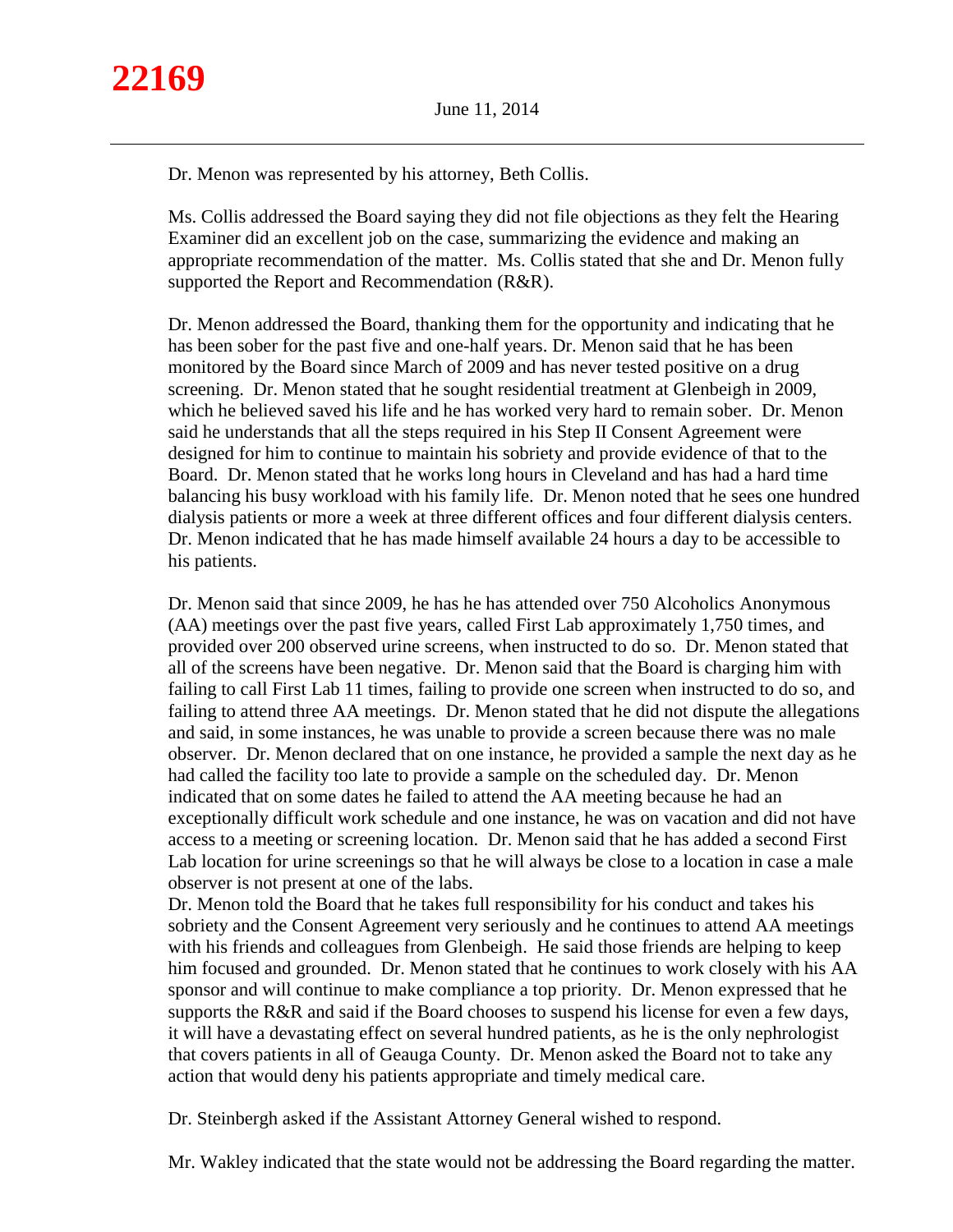

# **Dr. Sethi moved to approve and confirm Ms. Clovis' Findings of Fact, Conclusions of Law, and Proposed Order in the matter of Aiyappan Menon, M.D. Dr. Saferin seconded the motion.**

Dr. Steinbergh stated that she would now entertain discussion in the matter.

Mr. Gonidakis reviewed Dr. Menon's credentials and said Dr. Menon is currently working at the Geauga Medical Center. Mr. Gonidakis said that Dr. Menon entered into a Step I Consent Agreement in 2009, which suspended his certificate for not less than 90 days for chemical dependency and bipolar disorder. In August of 2009, Dr. Menon entered into a Step II Consent Agreement and violated it by failing to submit to required random urine/drug tests ten or more times in 2013. Mr. Gonidakis said that on two of those occasions, the physician did check in but did not take the test. Mr. Gonidakis also stated that Dr. Menon missed five Alcoholics Anonymous (AA) meetings from June through August of 2013. Mr. Gonidakis stated he appreciated Dr. Menon's commitment to sobriety and that there was no evidence of relapse. Mr. Gonidakis said that Dr. Menon's employer and monitoring physician reported no problems and Dr. Menon's wife made wonderful statements about him. Mr. Gonidakis said that Dr. Menon's actions of missing numerous drug screenings is inappropriate and concerning and questioned if Dr. Menon understood the seriousness of the matter.

**Mr. Gonidakis moved to amend the Proposed Order in the matter of Aiyappan Menon, M.D. to reflect that Dr. Menon shall not request termination of the Consent Agreement for a minimum of six years after the initial ratification of the Consent Agreement, with all other terms and conditions of the Consent Agreement remaining in full force and effect. Dr. Saferin seconded the motion.** 

Mr. Giacalone stated that he agreed with the amendment because of the numerous drug screenings Dr. Menon missed. Mr. Giacalone said that Dr. Menon should be adhering to the Consent Agreement, which protects the public.

Dr. Steinbergh added that Dr. Menon must demonstrate that he is compenent and is going to continue to be well. Dr. Steinbergh said that Dr. Menon needs to modify his lifestyle so not to be overworked and overburdened. Dr. Steinbergh stated that if Dr. Menon does not modify his lifestyle, he runs the risk of relapse and possibly the loss of his license. Dr. Steinbergh suggested that during his healing process, Dr. Menon should learn how to modify his lifestyle so that he can stay well and be successful in sobriety.

Mr. Kenney stated that the actions of Dr. Menon give the appearance that he is not taking the Consent Agreement seriously. Mr. Kenney said Dr. Menon should adhere to the Consent Agreement and if he does not, the Board will take harsher actions against him.

| ROLL CALL: | Dr. Bechtel | - abstain |
|------------|-------------|-----------|
|            | Dr. Saferin | - aye     |
|            | Dr. Soin    | - aye     |
|            | Mr. Kenney  | - aye     |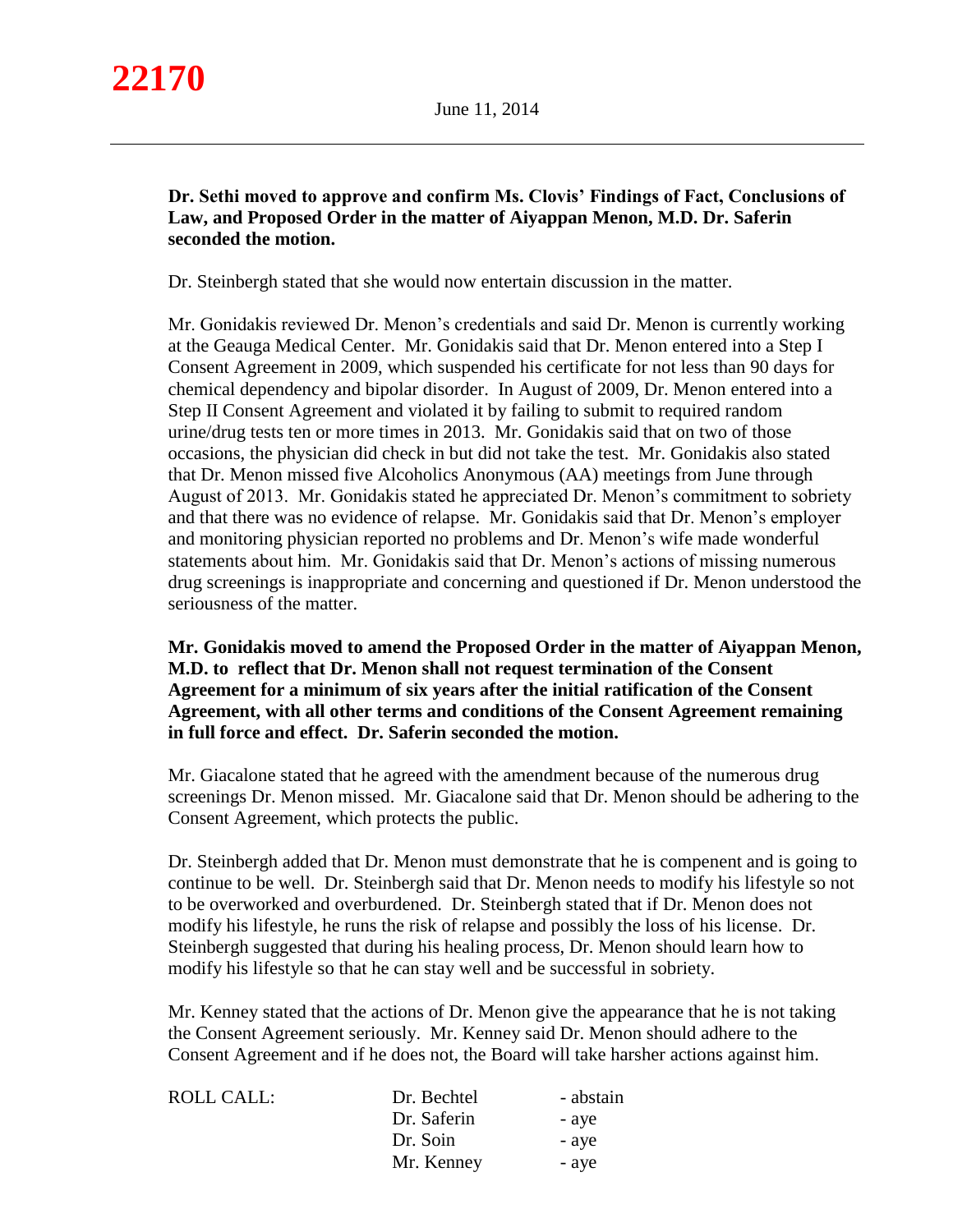| Dr. Steinbergh | - aye |
|----------------|-------|
| Dr. Sethi      | - aye |
| Mr. Gonidakis  | - aye |
| Mr. Giacalone  | - aye |

The motion carried.

 **Dr. Saferin moved to approve and confirm Ms. Clovis' Findings of Fact, Conclusions of Law, and Proposed Order, as amended, in the matter of Aiyappan Menon, M.D. Dr. Soin seconded the motion.**

A roll call was taken:

| <b>ROLL CALL:</b> | Dr. Bechtel    | - abstain |
|-------------------|----------------|-----------|
|                   | Dr. Saferin    | - aye     |
|                   | Dr. Soin       | - aye     |
|                   | Mr. Kenney     | - aye     |
|                   | Dr. Steinbergh | - aye     |
|                   | Dr. Sethi      | - aye     |
|                   | Mr. Gonidakis  | - aye     |
|                   | Mr. Giacalone  | - aye     |
|                   |                |           |

The motion carried.

# **Stephen L. Pierce, M.D.**

Dr. Steinbergh directed the Board's attention to the matter of Stephen L. Pierce, M.D., and stated that objections have been filed. Ms. Shamansky was the Hearing Examiner.

# **Dr. Sethi moved to approve and confirm Ms. Shamansky's Findings of Fact, Conclusions of Law, and Proposed Order in the matter of Stephen L. Pierce, M.D. Mr. Gonidakis seconded the motion.**

Dr. Steinbergh stated that she would now entertain discussion in the matter.

Mr. Kenney reviewed the case with the Board by stating Dr. Pierce's credentials and work history. Mr. Kenney said in 2010, Dr. Pierce accepted a position at Trinity Medical Care, LLC in Columbus, which was owned by a man who Mr. Kenney believed had no medical education. Mr. Kenney said that Dr. Pierce stated that most of the patients were diagnosed with back conditions and testified that the center required patients to pay cash for their services. Dr. Pierce's testimony also reflected that some patients of the clinic traveled long distances – some coming from as far as Florida and Georgia.

Mr. Kenney continued by saying that Dr. Pierce said he argued with Ms. Hawthorn regarding the patients' medication, but continued to write prescriptions for over 300 patients over a four-week period. Mr. Kenney said, at one point, the local pharmacist called and refused to fill the prescriptions Dr. Pierce had written. Around April 22, 2010, a DEA agent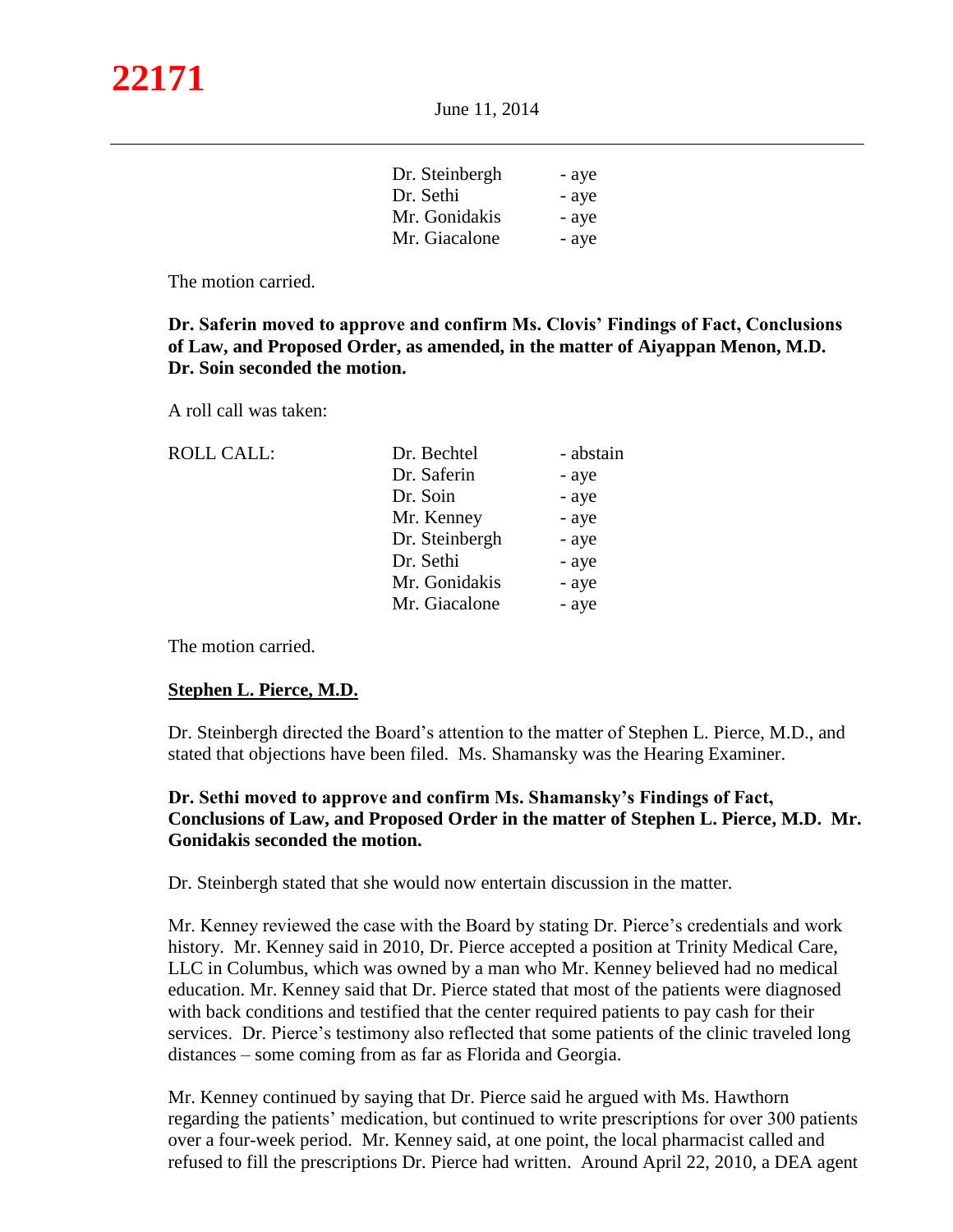and a representative from the pharmacy board appeared at the clinic. Mr. Kenney said that after the encounter Dr. Pierce never returned to the clinic.

Mr. Kenney stated that on April 18, 2012, the U.S. District Court filed an indictment against Dr. Pierce. On December 14, 2012, Dr. Pierce appeared in Federal Court with his attorney and entered a plea of guilty to Count 6 of the indictment against him, pursuant to a plea agreement signed November 15, 2012. Mr. Kenney continued by saying that the Court had advised Dr. Pierce of his rights and if he chose to plead guilty, would face up to four years in prison and a fine of up to \$250, 000. Furthermore, the Court advised Dr. Pierce that if he pled guilty, there could be an action against him by the State Medical Board. Mr. Kenney indicated that with those advisements, Dr. Pierce pled guilty to one felony count of conspiring to knowingly acquire or obtain controlled substances by misrepresentation, fraud or deception, namely OxyCotin and Percocet, Schedule II controlled substances. Mr. Kenney said on November 15, 2012, Dr. Pierce signed a Voluntary Surrender of Controlled Substances Privileges, giving up his DEA certificate to prescribe.

Mr. Kenney stated that Dr. Pierce did not dispute the fact that he was convicted of a felony, but he answered that he had no prior history of discipline with the Board and had no prior experience with pain management. Mr. Kenney said that Dr. Pierce emphasized that he only worked with Trinity for four weeks. Mr. Kenney agreed with the Hearing Examiner that Dr. Pierce was disingenuous. Mr. Kenney said that at the time he took the job at Trinity, Dr. Pierce was an educated physician with a medical degree of almost 30 years of practice. Mr. Kenney continued by saying that Dr. Pierce's medical education and experience provided all the knowledge he needed to know that what he was doing was wrong and that Trinity was not a legitimate medical clinic. Mr. Kenney noted that Dr. Pierce only stopped prescribing after the DEA raid.

Mr. Kenney stated that he agreed with permanent revocation and requested it be effective immediately and upon mailing of the notification of approval by the Board.

A vote was taken on Dr. Sethi's motion to approve:

| <b>ROLL CALL:</b> | Dr. Sethi:      | - aye     |
|-------------------|-----------------|-----------|
|                   | Mr. Gonidakis:  | - aye     |
|                   | Mr. Giacalone:  | - aye     |
|                   | Dr. Bechtel:    | - abstain |
|                   | Dr. Saferin:    | - aye     |
|                   | Dr. Soin:       | - aye     |
|                   | Mr. Kenney:     | - aye     |
|                   | Dr. Steinbergh: | - aye     |
|                   |                 |           |

The motion to approve carried.

# **Christina Louise Summers**

Dr. Steinbergh directed the Board's attention to the matter of Christina Louise Summers, and stated that no objections have been filed. Ms. Blue was the Hearing Examiner.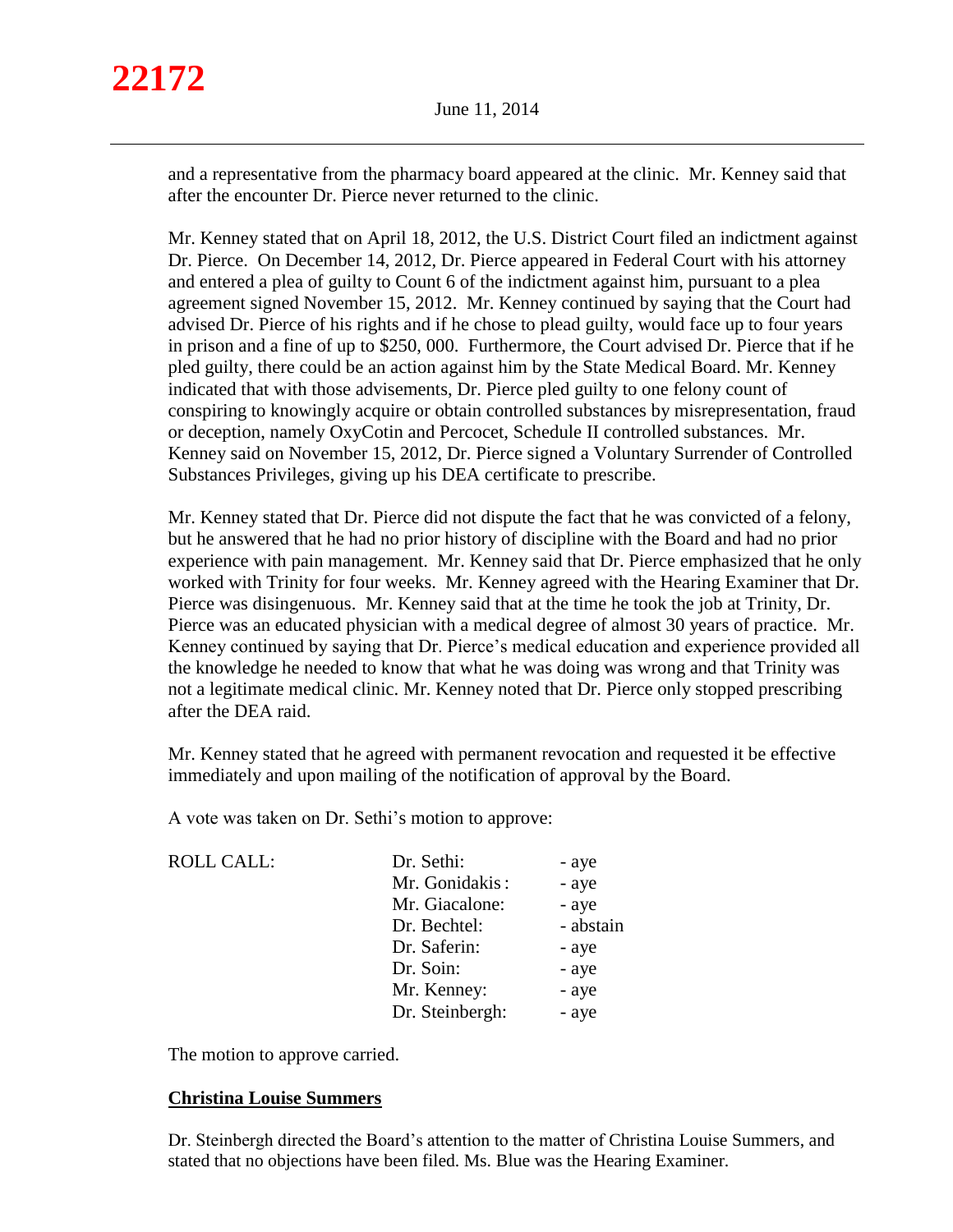Dr. Steinbergh continued in saying that a request to address the Board had been filed timely on behalf of Ms. Summers. Five minutes would be allowed for that address.

Ms. Summers addressed the Board referring to her horrible childhood, but said she felt that she fortunately made it through. Ms. Summers stated that she understands her case is about the felony conviction from 15 years ago and said she just wanted to be loved and did what the man she loved asked her to do – sell drugs. Ms. Summers indicated that she knows what she did was wrong, but said that being loved was more important to her at that point in her life. She also indicated that she truly forgot about the misdemeanor on her record and said regarding that charge that she only put her hands up to protect herself from a woman who was attacking her. Ms. Summers said she is now proud of whom she had become and feels that she had found her purpose in life – massage therapy – helping to relieve the pain and suffering of her patients. She said she has worked very hard for the past 10 or 11 years and even enrolled in school when she was 40 years old, where she received a 4.0 GPA one quarter.

Ms. Summers asked that the Board grant her license, asking the Board to take a chance on her. Ms. Summers stated she will not disappoint herself and, therefore, will not disappoint the Board. Ms. Summers indicated that the Assistant Attorney General (AAG) suggested a 30-day suspension with two years of probation, and said that whatever the Board deems appropriate she will comply with, because she wants to be a massage therapist.

Dr. Steinbergh asked if the Assistant Attorney General wished to respond.

Ms. Snyder indicated that she did wish to respond and said she is the AAG Ms. Summers was referring to in her remarks. Ms. Snyder reminded the Board that Ms. Summers felony conviction was for trafficking in cocaine and asked how someone could forget they had been arrested. Ms. Snyder stated that she believed Ms. Summers was credible in the hearing and that both Ms. Summers and her son were very candid with the Hearing Examiner. Ms. Snyder concluded by saying that she supports the proposed R&R.

# **Dr. Sethi moved to approve and confirm Ms. Blue's Findings of Fact, Conclusions of Law, and Proposed Order in the matter of Christina Louise Summers. Dr. Soin seconded the motion.**

Dr. Steinbergh stated that she would now entertain discussion in the matter.

Dr. Saferin reviewed the case with the Board reviewing Ms. Summers credentials, saying that she did extremely well in training and received letters of recommendation from Stautzenberger College. Dr. Saferin indicated that Ms.Summers submitted to the Board, an application for certificate to practice limited branch of medicine, massage therapy, which remains pending. Dr. Saferin stated that Ms. Summers answered "yes" to question 14, which asked if she had ever been arrested. Dr. Saferin noted that Ms. Summers submitted all the documentation regarding her felony conviction. Dr. Saferin reviewed her conviction information and reiterated that Ms. Summers indicated that she forgot about the misdemeanor charge, which was amended to Negligant Assault. Dr. Saferin said that the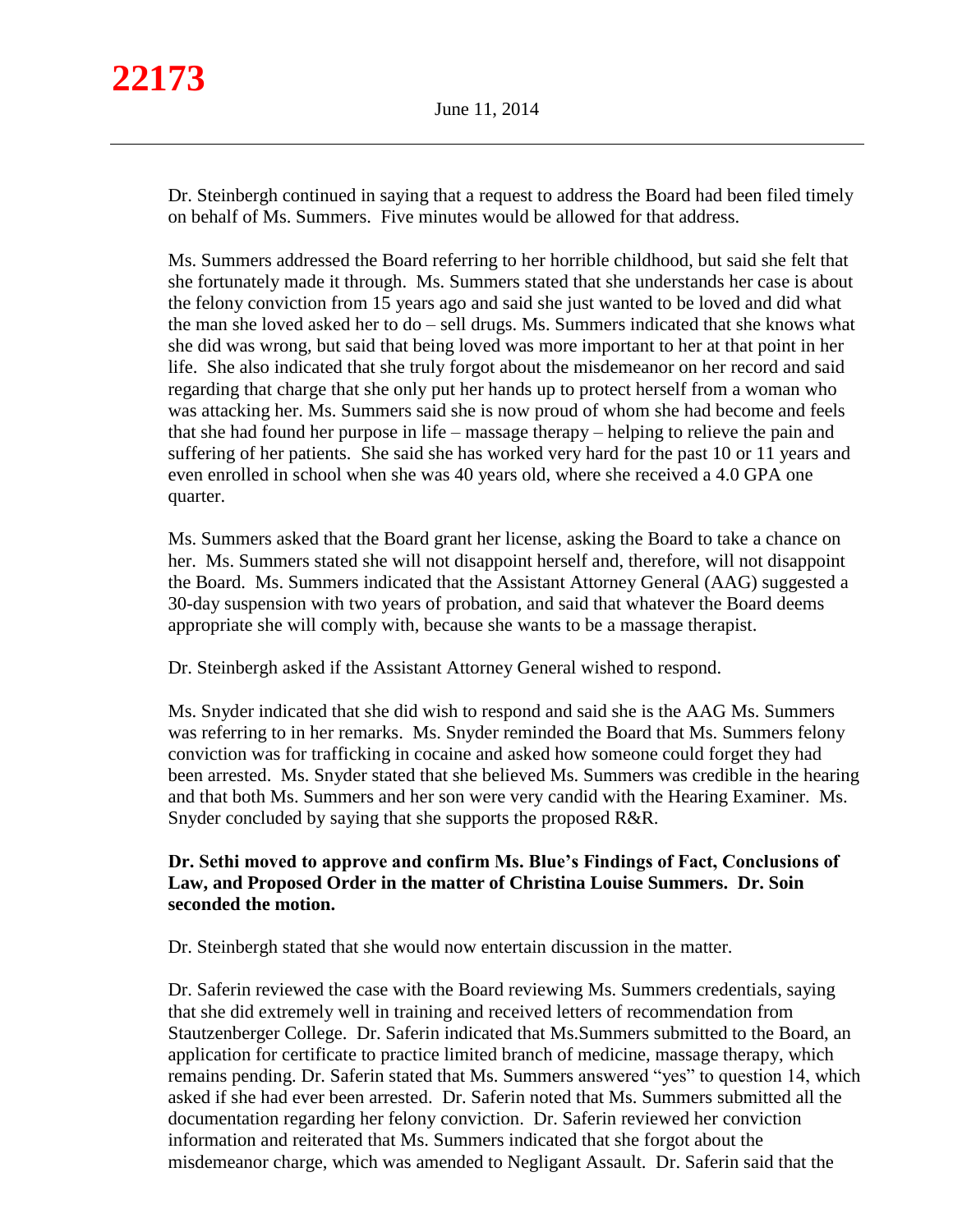issue was Ms. Summers' credibility and if she was being deceptive or misleading with the Board Dr. Saferin noted that Ms. Summers testified that was not her intention and the Hearing Examiner believed her. Dr. Saferin stated that Ms. Summers received support from her current employer, the owner of the chiropractic center in Michigan where she is currently practicing massage therapy, saying Ms. Summers is an extremely good employee. Dr. Saferin concluded by stating that he supports the proposed order.

Dr. Steinbergh noted that she would support the proposed order, but reiterated the seriousness of her felony conviction, saying that the massage therapy profession expects the highest degree in morals and ethics. Dr. Steinbergh said that the ethics course that Ms. Summers will be taking will be important and that Ms. Summers should demonstrate to the Board that she understands professional and personal ethics.

Dr. Soin stated that he also supported the proposed order and commented that Ms. Summers life could have gone in a different direction, had she not started making better choices. Dr. Soin said that he was pleased that Ms. Summers was making an effort to do the right thing.

A vote was taken on Dr. Sethi's motion to approve:

| <b>ROLL CALL:</b> | Dr. Sethi:      | - aye     |
|-------------------|-----------------|-----------|
|                   | Mr. Gonidakis:  | - aye     |
|                   | Mr. Giacalone:  | - aye     |
|                   | Dr. Bechtel:    | - abstain |
|                   | Dr. Saferin:    | - aye     |
|                   | Dr. Soin:       | - aye     |
|                   | Mr. Kenney:     | - aye     |
|                   | Dr. Steinbergh: | - aye     |
|                   |                 |           |

The motion to approve carried.

# **Elizabeth Sauter Unk, M.D.**

Dr. Steinbergh directed the Board's attention to the matter of Elizabeth Sauter Unk, M.D., and stated that objections had been filed. Ms. Blue was the Hearing Examiner.

Dr. Steinbergh continued in saying that a request to address the Board had been filed timely on behalf of Dr. Unk. Five minutes would be allowed for that address.

Dr. Unk was represented by her attorney, Douglas Graff.

Mr. Graff addressed the Board and said that Ms. Blue found strong support in the summary of the evidence from Dr. Whitney at Shepherd Hill, Mr. Lutz at OPHP and from Dr. Unk's employer and partner, as well as her sponsor. Mr. Graff continued by saying that Ms. Blue found Dr. Unk to be credible and remorseful. Mr. Graff indicated that the order was appropriate and asked the Board to consider that Dr. Unk, since entering Shepherd Hill, had voluntarily kept herself out of practice even before her Step I Consent Agreement that was approved by the Board in December.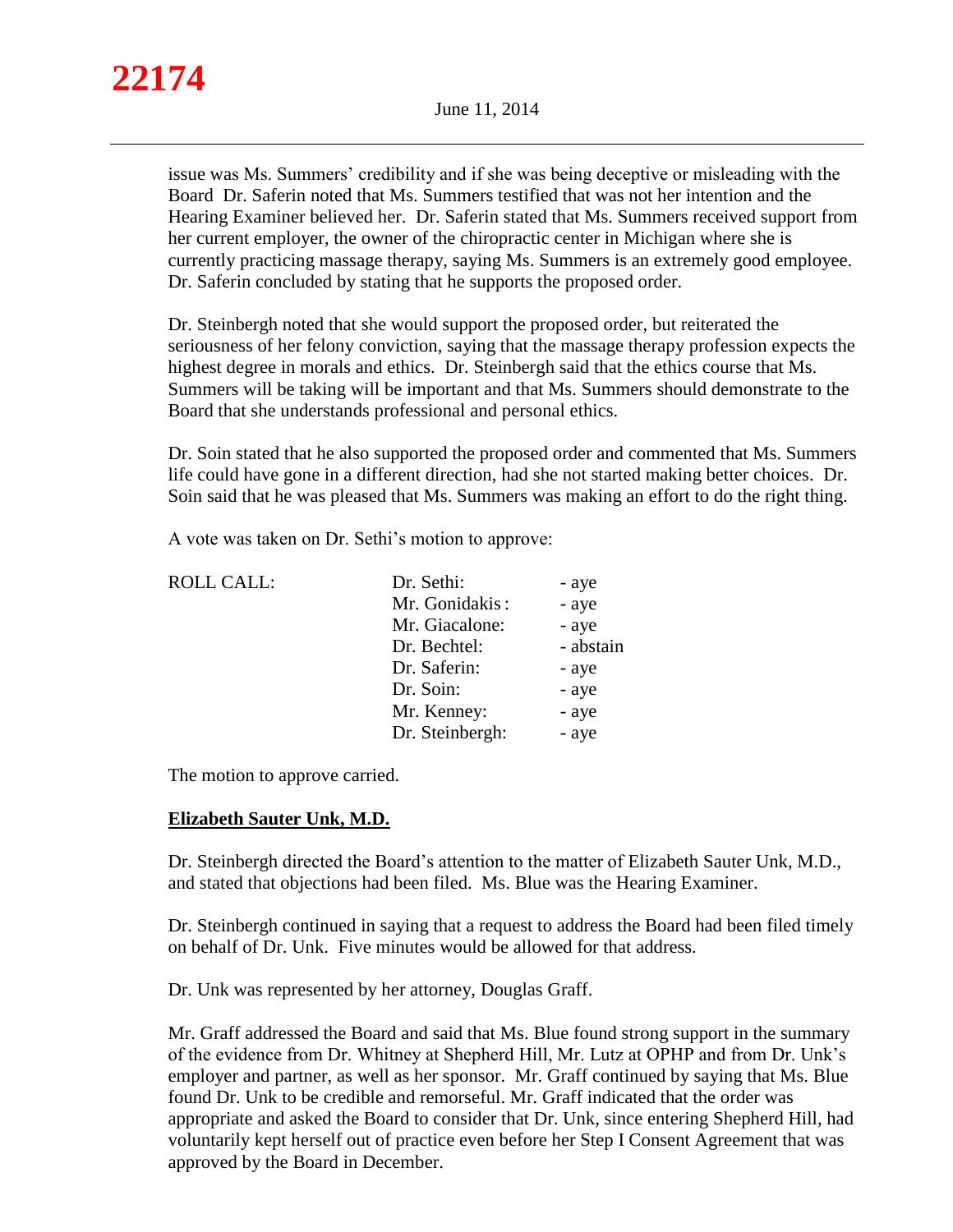Dr. Unk addressed the Board and said she appreciated the opportunity. She said she is very sorry for her awful and irresponsible behavior on September 12, 2012, that resulted in an innocent man being injured. Dr. Unk said she realized that she never should have been driving after drinking that evening and takes full responsibility for her actions. Dr. Unk said that she will regret those actions for the rest of her life and, although it is a very serious situation, she thanks God every day that it was not worse. Dr. Unk expressed her sorrow for the physical and emotional pain and suffering she had caused the victim and his family and indicated her remorse for what she had put them through. Dr. Unk said, as a physician she has spent her life trying to help people and it had been awful to know that she was capable of hurting someone. Although the victim wishes to remain anonymous, Dr. Unk has been told that he continues to recover. Dr. Unk indicated that she is grateful for the victim's compassion and will continue to pray for him every day. Dr. Unk said she is sorry for the embarrassment she had caused the Board and the medical community, as well as for the time and resources that has been spent on her case.

Dr. Unk indicated that she has wanted to be a physician since she was a young girl and has always considered it her vocation. Looking back, Dr. Unk said, she realized that she was beginning to take her professionalism and her responsibilities for granted, and she realizes what a terrible lapse in judgment her actions were the evening of the accident. Dr. Unk said she is ashamed that she let down her husband, children, extended family, friends, her practice, patients, and the entire medical community. However, Dr. Unk said that she is forever grateful for the unconditional love, support and forgiveness that she had received. Dr. Unk indicated that she wished she could take back the actions of that night, but said that she has learned from her mistake and tries to do the right thing since then. Dr. Unk said that she has been and will continue to be fully honest and willing to change for the better. She indicated that she has not consumed alcohol since the night of the accident and is actively involved in her treatment and recovery. Dr. Unk said that she is so appreciative of the support those in the recovery community have given her and for the ongoing education she has been receiving. Dr. Unk said that she is beyond grateful that through her recovery she had the opportunity for spiritual growth and healing to help her deal with the immense guilt and shame that she struggles with. All of that is helping her to become the person God has intended for her to be.

Dr. Unk humbly requested that the Board reinstate her license to practice family medicine. Dr. Unk said that she has been in full compliance with all suggestions and requirements since the accident and said that thankfully, her practice and patients are anxiously awaiting her return. Dr. Unk stated that she has caused her family and practice significant worry and financial hardship and she is committed to being there for those who depend on her. Dr. Unk indicated that she has served her sentence, paid her fines, and has more than one-third of her community service completed - volunteering at Good Will, Amethyst, Helping Hands Free Medical Clinic and St. Michael's School, where their children attend. Dr. Unk said that she will continue to work a strong recovery program on a daily basis and is doing everything she can to improve her life, help others, and ensure this does not happen to someone else. Dr. Unk stated that she looked forward to using what she had learned about the disease of chemical dependency to help her continue to become a more balanced person and mother, as well as a better and more informed physician.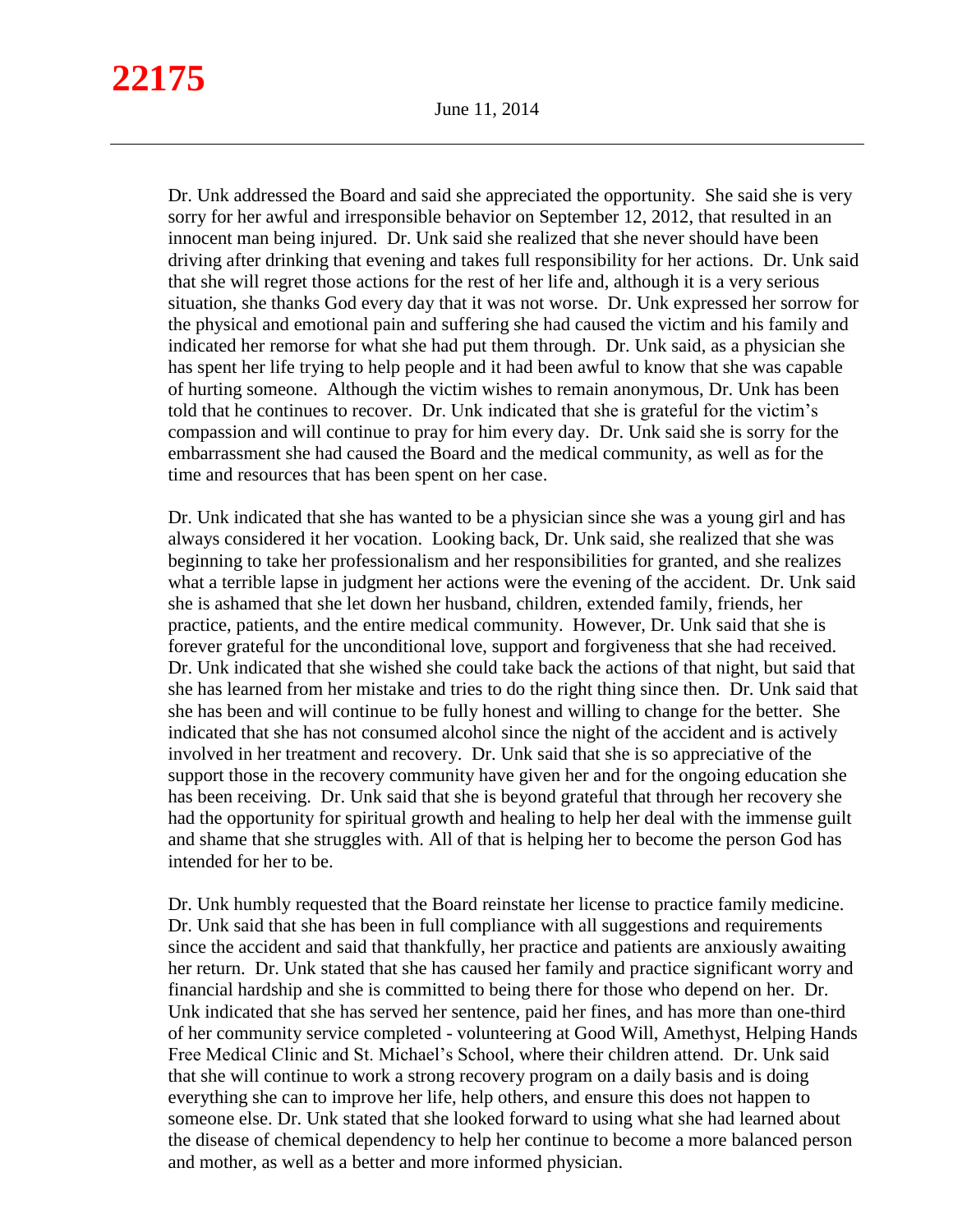Dr. Steinbergh asked if the Assistant Attorney General wished to respond.

Mr. Wakley indicated that he did wish to respond on Mr. Wilcox's behalf and thanked Ms. Blue for her thorough and detailed report. Mr. Wakley indicated that the State yields to the Board's experience in determining the appropriate sanction for Dr. Unk's conduct.

# **Dr. Soin moved to approve and confirm Ms. Blue's Findings of Fact, Conclusions of Law, and Proposed Order in the matter of Elizabeth Sauter Unk, M.D. Dr. Sethi seconded the motion.**

Dr. Steinbergh indicated that she would entertain discussion in the matter.

Dr. Soin reviewed the case with the Board saying the case involves Dr. Unk and a vehicular assault situation involving alcohol and a bicyclist who was injured. Dr. Soin reviewed Dr. Unk's credentials and work history. Dr. Soin stated that on December 11, 2013, Dr. Unk entered into Step I Consent Agreement with the Board, which suspended her certificate to practice medicine and surgery in Ohio for an indefinite period of time, based on the selfreporting by Dr. Unk. Dr. Soin stated that Dr. Unk admitted that she was impaired in her ability to practice medicine and surgery due to alcohol abuse. Dr. Soin reviewed the accident, the vehicular assault charge information and the sentence that was imposed for Dr. Unk.

Dr. Soin said that Dr. Unk testified that the first time she drank alcohol was in High School and she admitted that she did not handle it very well. Her testimony also said that Dr. Unk considered herself to be a social drinker, however, about two months prior to the accident her drinking had increased. Dr. Soin stated that Dr. Unk denied that she ever went to work drunk or hungover and further added that her drinking never impacted the quality of care that she provided to her patients. Dr. Soin said that Dr. Unk denied seeing the bicyclist the night of the accident, as it was dark, and said when she heard an impact she immediately stopped her vehicle and went over to help the victim. Dr. Soin stated that Dr. Unk testified that she failed field sobriety tests, was placed under arrest and was taken to the Ohio State Highway Patrol office on Route 23 where she took a breathalyzer. Dr. Soin indicated the test results showed Dr. Unk's blood alcohol level was 0.17.

Dr. Soin said that Dr. Unk testified that although she made several attempts, she never specifically learned the extent of the victim's injuries. However, after the civil case against her settled, Dr. Unk learned that the victim had been at Ohio State University Hospital, Dodd Hall for a few weeks with broken wrists and a tramatic brain injury that caused short term memory problems. Dr. Soin reviewed the steps Dr. Unk took after the accident to aid in her recovery, saying that Dr. Unk continued to utilize her sponsor to provide negative random drug and alcohol screens.

Dr. Soin reiterated that Dr. Unk notified the Board of her indictment and admitted that she pled guilty to vehicular assault. Dr. Unk said the Delaware County Prosecutor spoke to the victim to ensure he approved of her accepting a lesser charge of a fourth degree felony. Dr. Soin indicated that Dr. Unk sent the patient a letter, saying that she was deeply sorry for the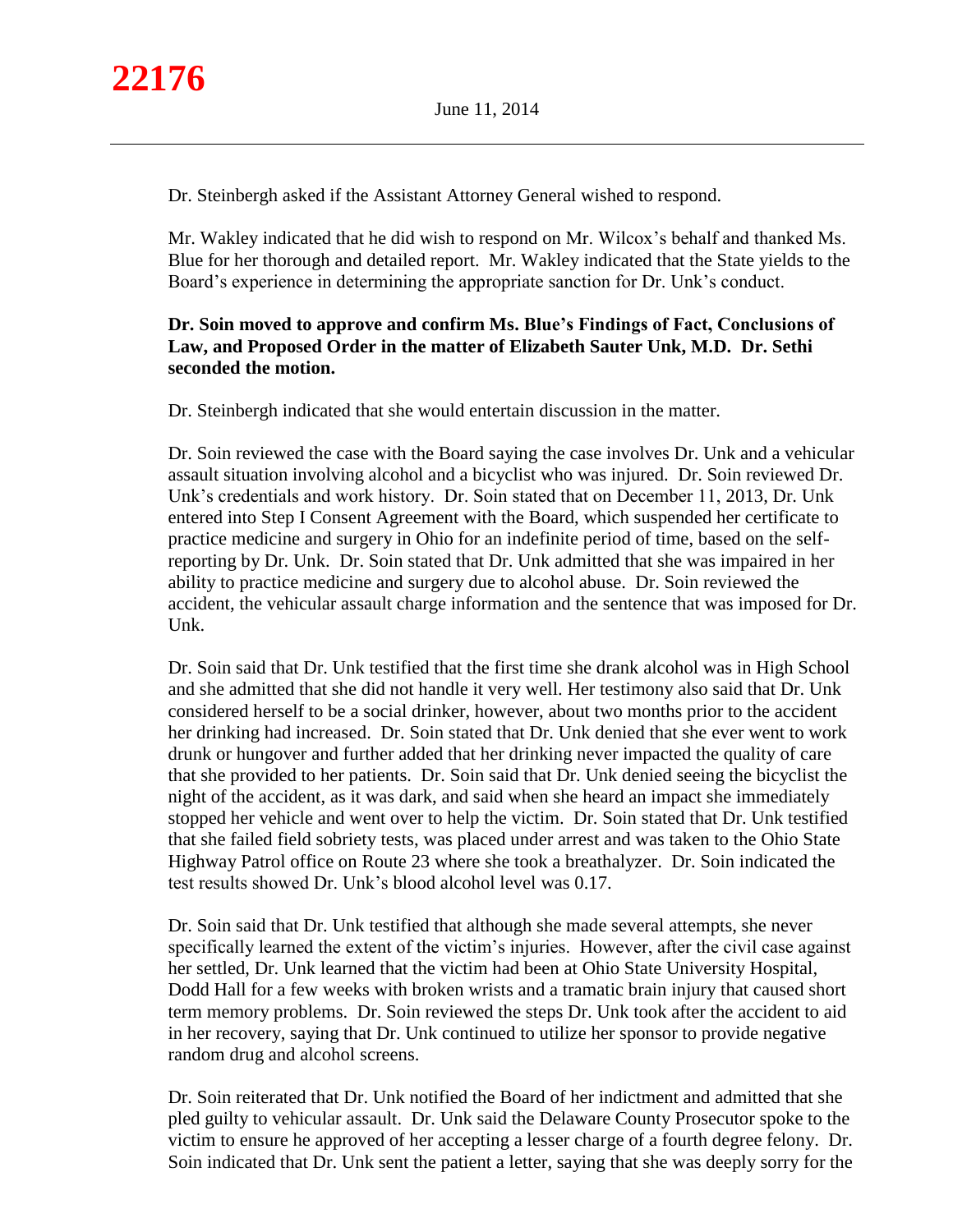pain and suffering that she had caused him and his family. Dr. Soin reviewed more of Dr. Unk's testimony and said that she was required to subit to a alcohol and drug treatment evaluation at Shepherd Hill. That facility advised Dr. Unk that she had been previously diagnosed with alcohol abuse at Second Chance and said they concurred with the diagnosis and would admit her to 28 days of inpatient treatment. Dr. Whitney, from Shepherd Hill ultimately diagonosed Dr. Unk with alcohol dependency, as opposed to alcohol abuse. Dr. Soin read Dr. Whitney's definition of alcohol dependency, stating "People who are diagnosed with alcohol abuse can successfully continue to drink in a controlled manner or can cut back and stay cut back. People who fulfill the criteria for alcohol dependence or alcoholism must have abstinence from alcohol as an absolute, complete requirement, and we believe that that fits Dr. Unk's history more completely than a diagnosis of alcohol abuse."

Dr. Soin continued by saying that Dr. Whitney also testified that Dr. Unk was a model patient and wished every physician that went to Shepherd Hill would take the matter as seriously as she did. Dr. Whitney's testimony also indicated that Dr. Unk was going to be an outstanding physician when she was back in practice and probably a better physician than she was before, saying that he would emphatically endorse Dr. Unk getting back to practice as soon as possible. Dr. Soin also read part of Mark Lutz's testimony, saying that since the day of the hearing, Dr. Unk's urine drug screens have been negative.

Dr. Soin indicated that Dr. Unk had multiple letters of support that are available in the R&R and concluded by saying that he agrees with the proposed order. Dr. Soin said the incident was horrible and life altering and that an innocent man was injured due to the lack of judgment on Dr. Unk's part. However, Dr. Soin said that Dr. Unk had taken positive steps since the incident, voluntarily notified the Board of the incident, and expressed remorse over the incident.

Mr. Kenney noted that it took Dr. Unk nine months from the time of the accident to notify the Board and questioned the lapse in time before the notification. He asked if Dr. Unk was practicing during that time.

Dr. Steinbergh stated that Dr. Unk was assessed with alcohol abuse and said it is important to remember that the Board realized the seriousness of the case. The Board decided to bifurcate the case so it could follow the criminal conviction and also to assess Dr. Unk for impairment. Dr. Steinbergh said it is horrible to think that a physician would commit this act that caused pain and suffering and said she believes Dr. Unk now understands that point. Dr. Steinbergh indicated that throughout the materials the Board members have read, Dr. Unk had always been an appropriate physician.

Dr. Steinbergh concluded by saying that Dr. Unk should make a personal mission of going to medical staff meetings, to the MECs, to share her story. Dr. Steinbergh stated she is convinced that Dr. Unk has internalized the case and is going to be well. Dr. Steinbergh realizes that Dr. Unk may never forgive herself, but said that she has to move on and suggested Dr. Unk take her experience on the road to teach physicians and others the dangers of drinking and driving.

Dr. Steinbergh noted that she supports the proposed order but reiterated to Dr. Unk that she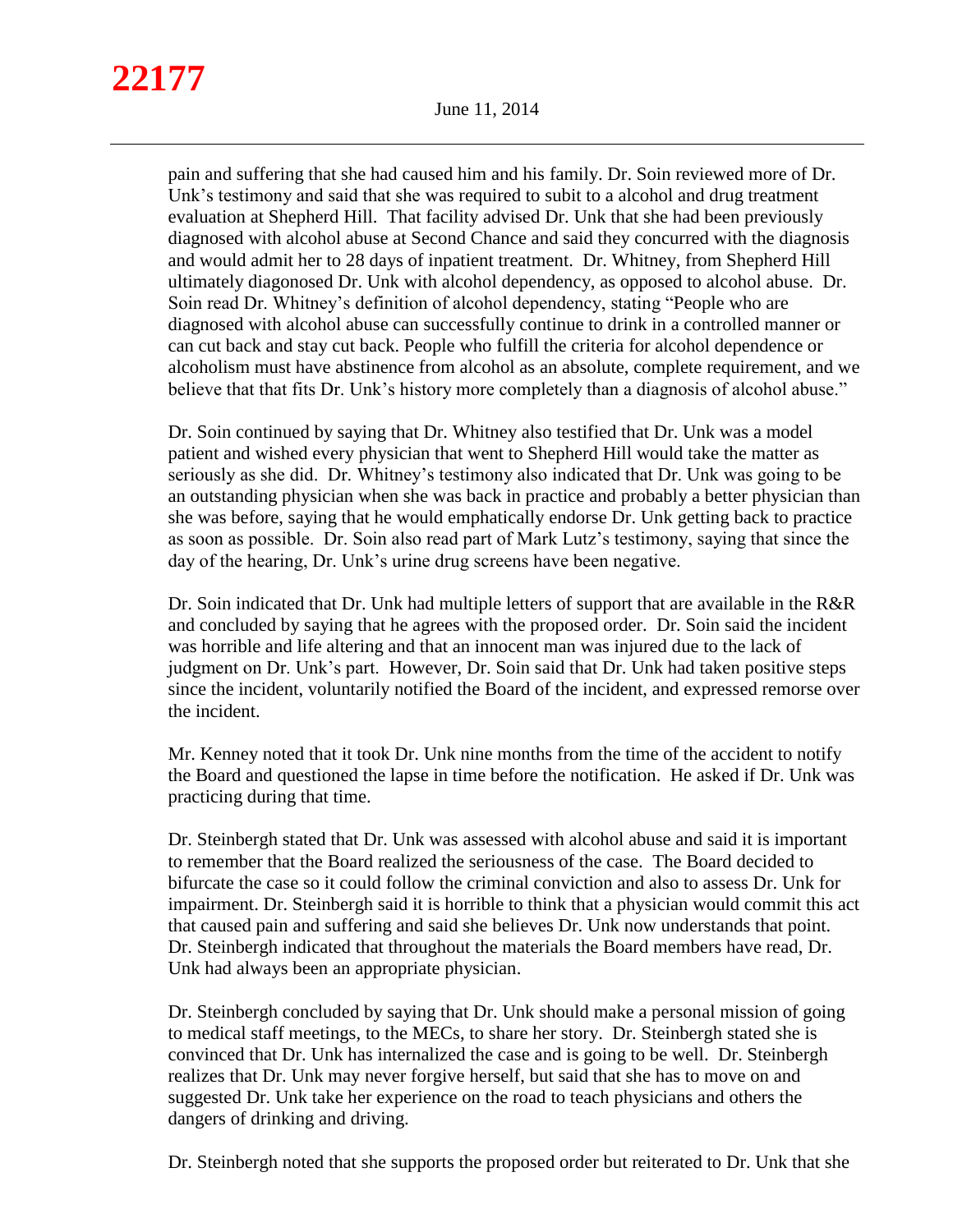

must take the matter seriously, because if she comes before the Board again, the outcome will be much tougher.

Mr. Giacalone stated that he supports the proposed order but agrees with Mr. Kenney and found it interesting that it took Dr. Unk nine months to report it to the Board. However, Mr. Giacalone indicated that he was impressed that Dr. Unk reached out to the patient to apologize and indicated that does not happen often enough.

A roll call was taken on Dr. Soin's motion to approve:

| <b>ROLL CALL:</b> | Dr. Sethi:      | - aye     |
|-------------------|-----------------|-----------|
|                   | Mr. Gonidakis:  | - aye     |
|                   | Mr. Giacalone:  | - aye     |
|                   | Dr. Bechtel:    | - abstain |
|                   | Dr. Saferin:    | - abstain |
|                   | Dr. Soin:       | - aye     |
|                   | Mr. Kenney:     | - aye     |
|                   | Dr. Steinbergh: | - aye     |

The motion to approve carried.

# **Jennifer Marie Weaver, P.A.**

Dr. Steinbergh directed the Board's attention to the matter of Jenifer Marie Weaver, P.A., and stated that no objections had been filed. Ms. Shamansky was the Hearing Examiner.

Dr. Steinbergh stated that the matter is non-disciplinary in nature, and therefore all Board members may vote.

# **Mr. Gonidakis moved to approve and confirm Ms. Shamansky's Findings of Fact, Conclusions of Law, and Proposed Order in the matter of Jennifer Marie Weaver, P.A. Dr. Soin seconded the motion.**

Dr. Sethi reviewed the case with the Board saying the case is a non-disciplinary matter regarding credentials for a physician assistant Certificate to Prescribe. The issue is a proposed denial of Ms. Weaver's application for a Certificate to Prescribe because she does not hold a master's or higher degree from an ARC-PA approved program or any appropriately accredited program. Dr. Sethi indicated that the statute for this case is Section 4730.44(B), Ohio Revised Code, stating that an applicant must have at least a master's degree and must have authority in another state to prescribe therapeutic devices and drugs. Dr. Sethi stated that Ms. Weaver testified that she missed the requirement because she holds prescriptive authority in North Carolina. The Board found that Ms. Weaver does not meet the Ohio criteria and is not eligible to hold a certificate to prescribe. Dr. Sethi noted that a non-permanent denial is recommended, to allow Ms. Weaver the opportunity to meet all of the requirements and reapply at a later date.

A vote was taken on Mr. Gonidakis' motion to approve: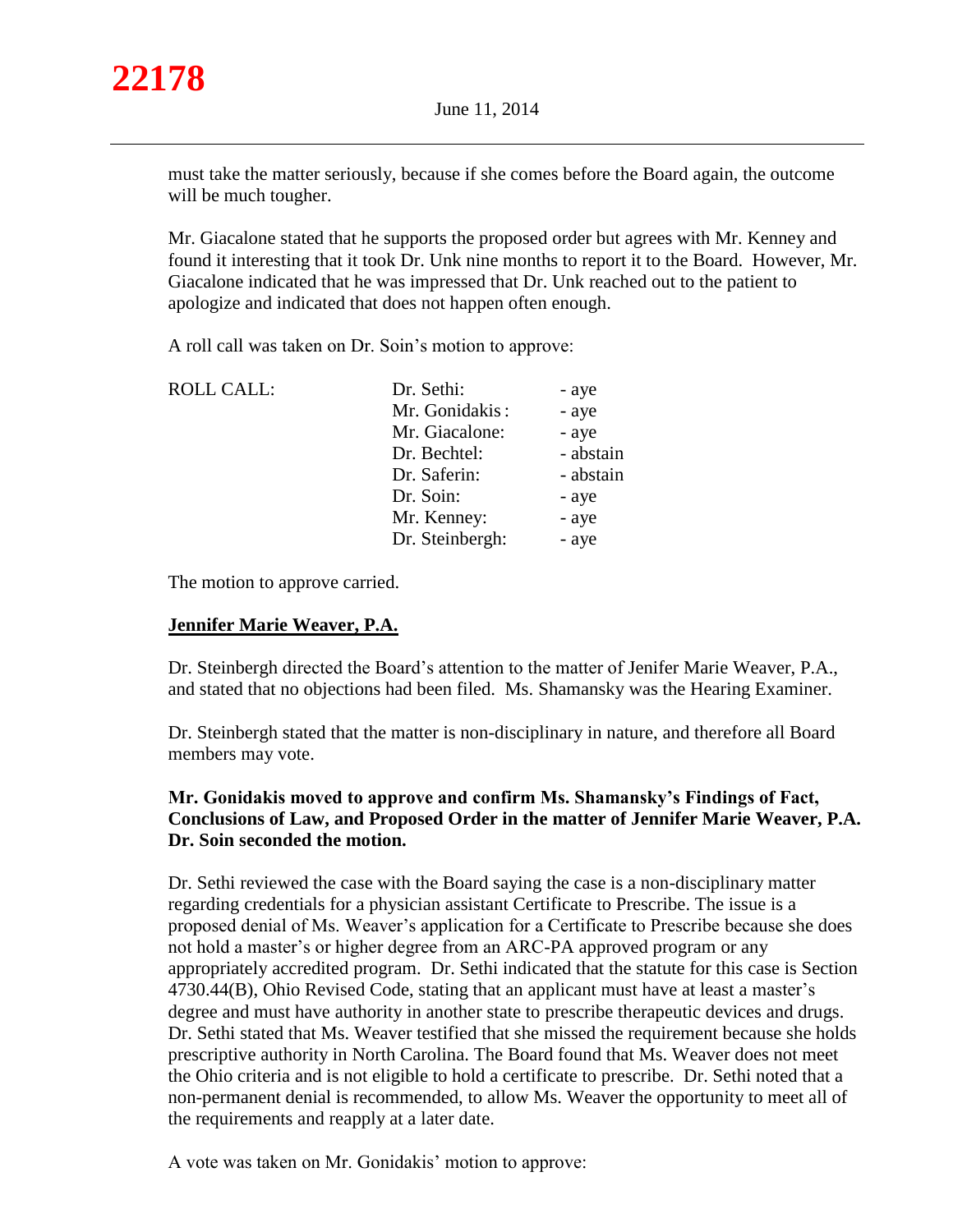| ROLL CALL: | Dr. Sethi:      | - aye |
|------------|-----------------|-------|
|            | Mr. Gonidakis:  | - aye |
|            | Mr. Giacalone:  | - aye |
|            | Dr. Bechtel:    | - aye |
|            | Dr. Saferin:    | - aye |
|            | Dr. Soin:       | - aye |
|            | Mr. Kenney:     | - aye |
|            | Dr. Steinbergh: | - aye |

The motion to approve carried.

#### PROPOSED FINDINGS AND PROPOSED ORDERS

Dr. Steinbergh noted that there was none.

# FINDINGS, ORDERS, AND JOURNAL ENTRIES

Dr. Steinbergh noted that there was none.

The Board took a recess at 2:00 p.m. and returned at 3:30 p.m.

#### FINAL PROBATIONARY APPEARANCES

#### **Thomas R. Merritt, M.D.**

Ms. Bickers reviewed Dr. Merritt's history with the Board.

Dr. Steinbergh welcomed Dr. Merritt to the meeting and asked if he was still living in Toledo. Dr. Steinbergh asked Dr. Merritt if he was still retired and asked what type of insurance work he was considering doing.

Dr. Merritt indicated that he was retired and had the insurance work listed just in case he would decide to get back to work.

Dr. Steinbergh asked Dr. Merritt if he was aware that his license was currently inactive.

Dr. Merritt answered affirmatively.

Dr. Steinbergh asked Dr. Merritt to tell the Board about his participation in the PACE program and what he had learned through the processes he encountered.

Dr. Merritt noted that he personally did not think the PACE program was very viable, saying it was poorly organized. Dr. Merritt indicated as an orthopedic surgeon, the first part of the testing program would test an internist much better than it tests orthopedic surgeons. Dr. Merritt stated that during the second part of the program, he found himself hanging around a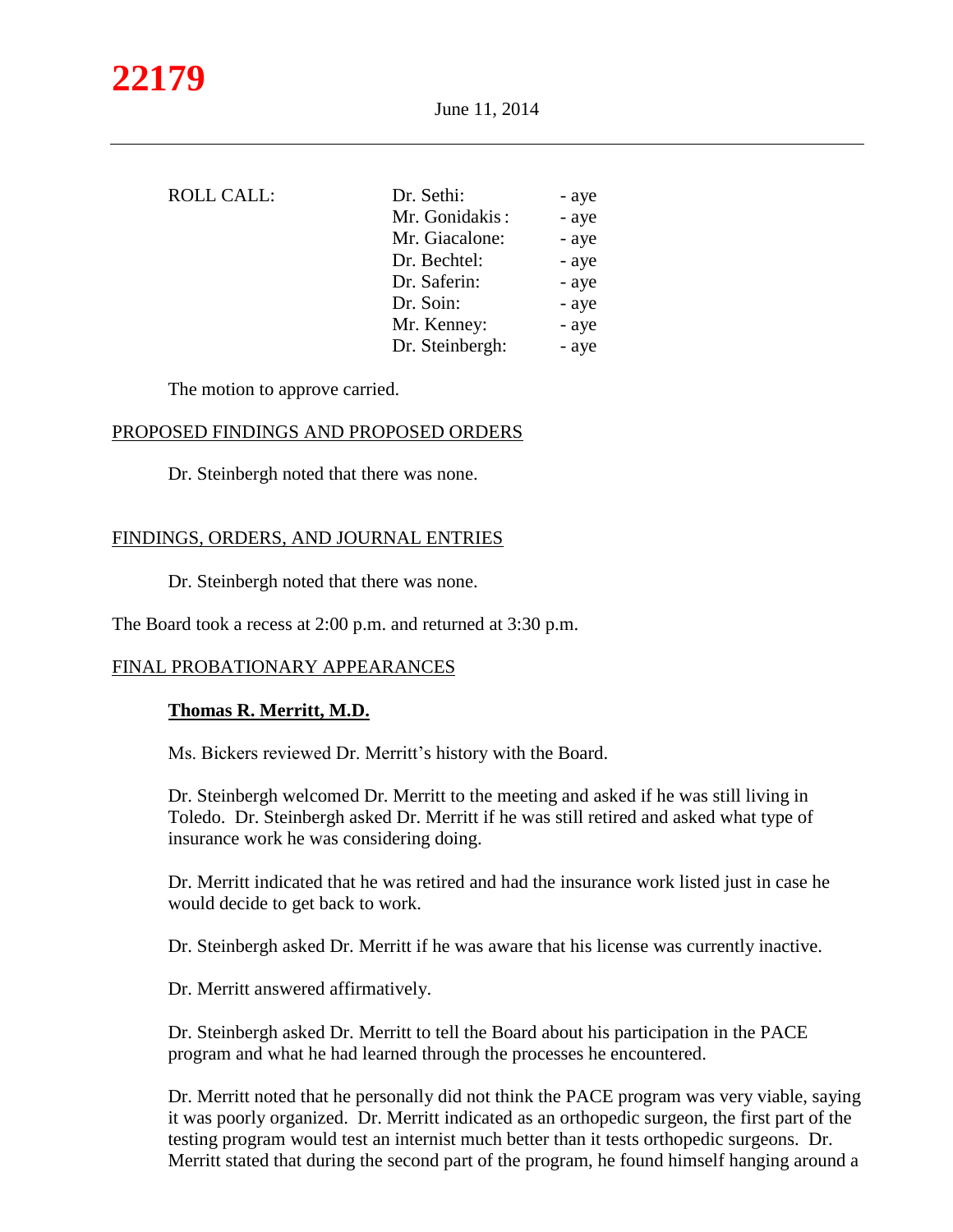

hospital for two weeks observing surgeries and not doing much else. Dr. Merritt felt that there is a better way of improving a licensees ability to practice than what the PACE program offered.

Dr. Steinbergh asked Dr. Merritt if he had any suggestions for the Board, since he did not feel the program tested his competency as an orthopedist.

Dr. Merritt said that the PACE program in its conception is a good program, but it should be honed or tailored better to individual specialties.

Dr. Soin asked Dr. Merritt to tell the Board what his plans are for the future.

Dr. Merritt stated that he owns a shoe store and sells shoes there.

**Dr. Soin moved to release Thomas R. Merritt, M.D., from the terms of the April 15, 2011 Consent Agreement, effective immediately. Dr. Bechtel seconded the motion.** All members voted aye. The motion carried.

# **Jon Berkley Silk, Jr., M.D.**

Ms. Bickers reviewed Dr. Silk's history with the Board.

Dr. Steinbergh welcomed Dr. Silk to the meeting and asked about his health and recovery.

Dr. Silk said for the last two years he has been in a family medicine practice. He noted six years ago he made a call to the Board and admitted that he had an alcohol problem. Dr. Silk indicated that the Board gave him 48 hours to go to a treatment center and he was thankful for that and for what had happened since that time. Dr. Silk said his entire life has turned around and he felt that alcoholism needs a spiritual cure. Dr. Silk learned that in AA and said he has attended over 1,000 AA meeting in the past six years and passed hundreds of urine drug screens. Dr. Silk stated that the biggest part of his life that had changed was the way he feels inside. Dr. Silk said he met his wife in sobriety, they have two children, a home, a stable job, and his relationship with his parents is strong. Dr. Silk noted that everything has improved and he thanked the Board.

Dr. Steinbergh said she reviewed Dr. Silk's history and noted that the Board had been monitoring him since 2008. Dr. Steinbergh asked what Dr. Silk had planned after his release.

Dr. Silk said in approximately one week he is getting a contract for the Miami County Recovery Council and will be working one night a week there with others who are addicted, in addition to working at his family practice. Dr. Silk said he was looking forward to working in his hometown of Troy.

Dr. Steinbergh asked Dr. Silk if he had questions for the Board, thanked him for his comments and his letter to the Board and indicated that she enjoyed reading it. Dr.